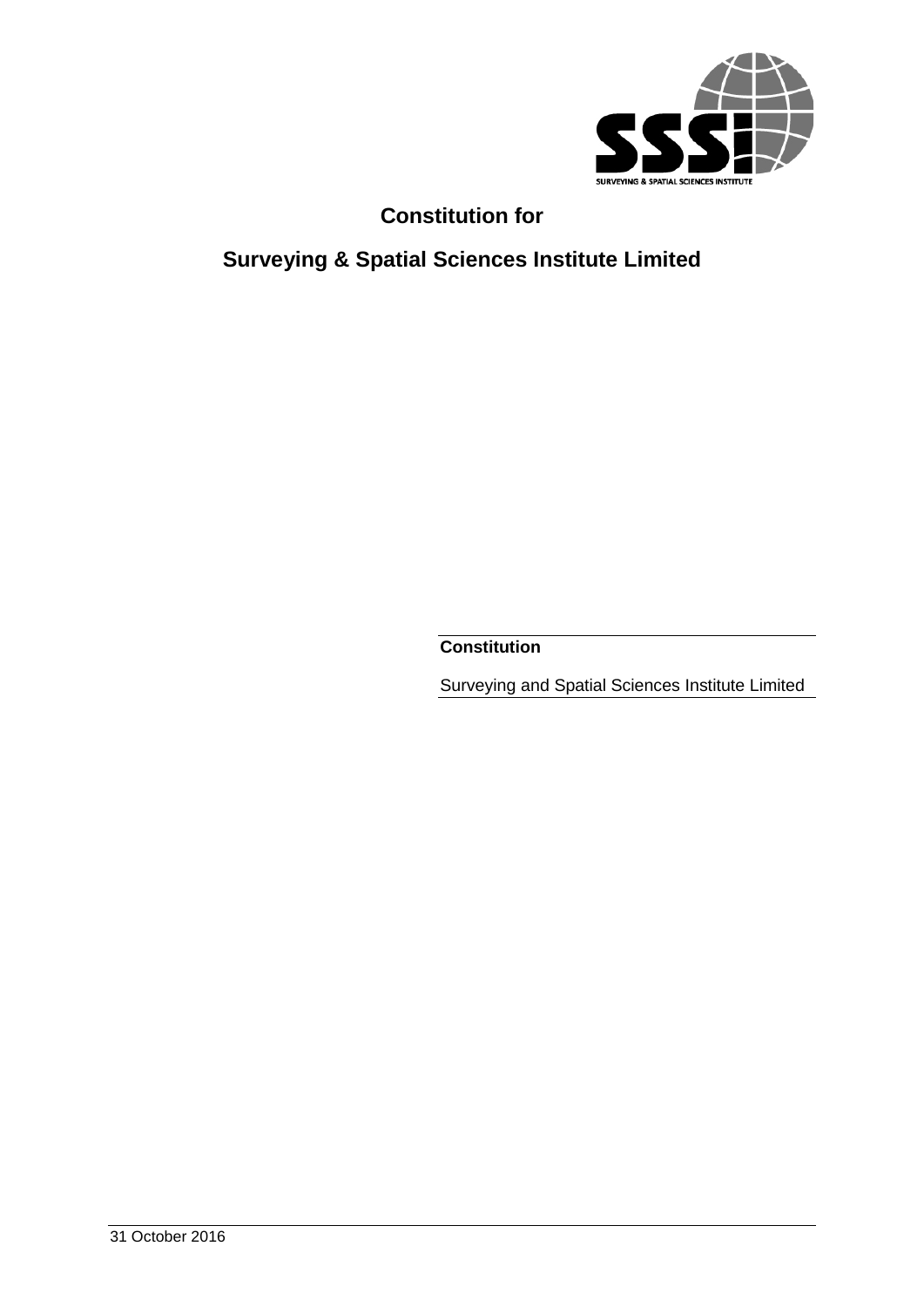| 1.  |                                                                            |
|-----|----------------------------------------------------------------------------|
| 2.  |                                                                            |
| 3.  |                                                                            |
| 4.  |                                                                            |
| 5.  |                                                                            |
| 6.  |                                                                            |
| 7.  |                                                                            |
| 8.  |                                                                            |
| 9.  |                                                                            |
| 10. |                                                                            |
| 11. |                                                                            |
| 12. |                                                                            |
| 13. |                                                                            |
| 14. |                                                                            |
| 15. |                                                                            |
| 16. |                                                                            |
| 17. |                                                                            |
| 18. |                                                                            |
| 19. |                                                                            |
| 20. |                                                                            |
| 21. |                                                                            |
| 22. |                                                                            |
| 23. |                                                                            |
| 24. |                                                                            |
| 25. |                                                                            |
| 26. |                                                                            |
| 27. |                                                                            |
| 28. |                                                                            |
| 29. | Election of Regional Committees and National Commission Committees15       |
| 30. | Election of Young Professionals Regional Committee and Young Professionals |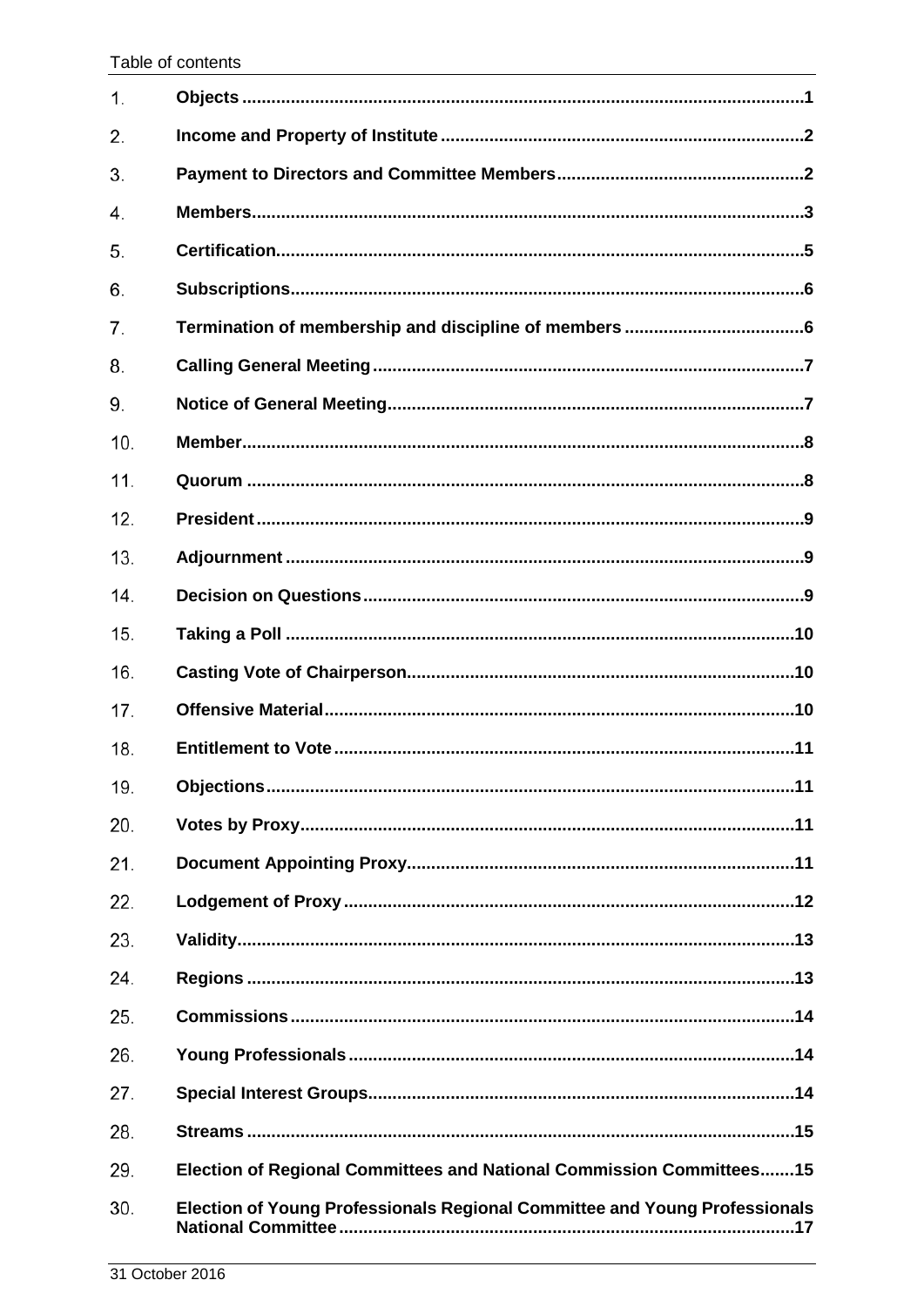| 31. |                                                                            |
|-----|----------------------------------------------------------------------------|
| 32. |                                                                            |
| 33. |                                                                            |
| 34. |                                                                            |
| 35. |                                                                            |
| 36. |                                                                            |
| 37. |                                                                            |
|     | 37.1                                                                       |
|     | 37.2                                                                       |
|     | 37.3                                                                       |
|     | 37.4                                                                       |
|     | 37.5                                                                       |
|     | 37.6                                                                       |
|     | Directors Participation - Regional Management Committee Meetings21<br>37.7 |
| 38. |                                                                            |
| 39. |                                                                            |
| 40. |                                                                            |
| 41. |                                                                            |
| 42. |                                                                            |
| 43. |                                                                            |
| 44. |                                                                            |
| 45. |                                                                            |
| 46. |                                                                            |
| 47. |                                                                            |
| 48. |                                                                            |
| 49. |                                                                            |
| 50. |                                                                            |
| 51. |                                                                            |
| 52. |                                                                            |
| 53. |                                                                            |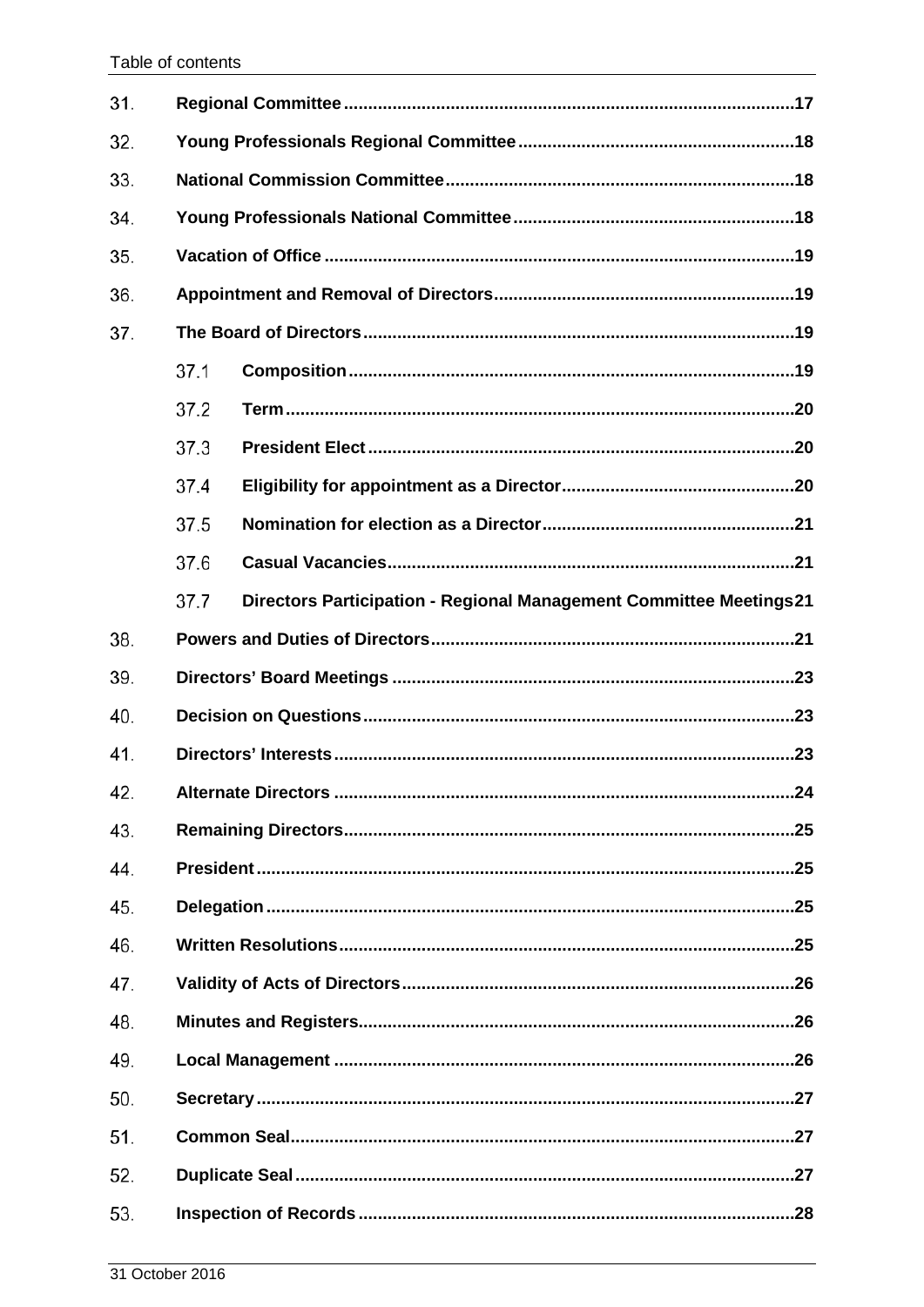| 54. |  |
|-----|--|
| 55. |  |
| 56. |  |
| 57. |  |
| 58. |  |
| 59. |  |
| 60. |  |
| 61. |  |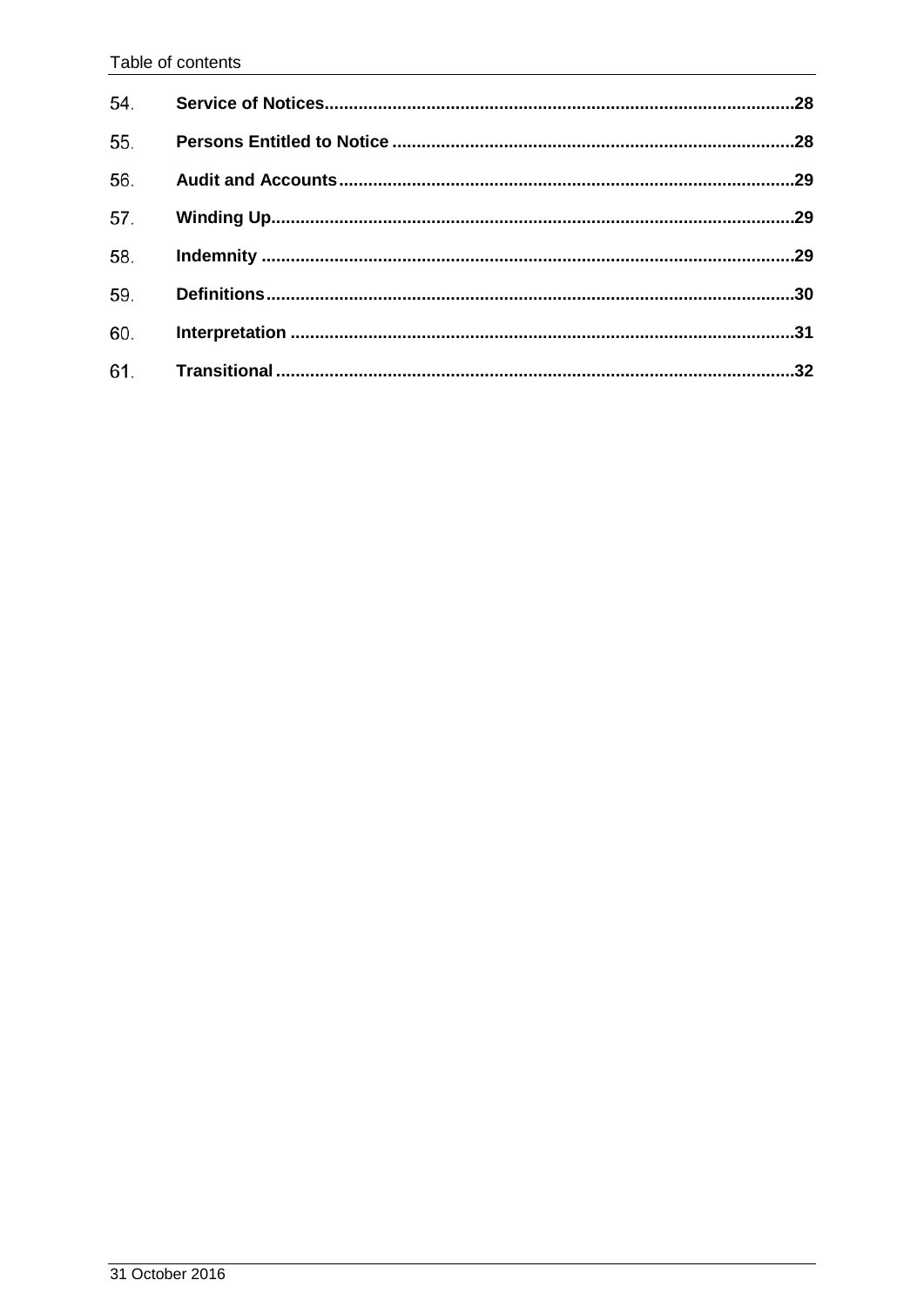#### <span id="page-4-0"></span> $1<sub>1</sub>$ **Objects**

- $1.1$ The principal objects of the Institute are:
- $1.1.1$ to empower the Members to strive for excellence in the application and practice of surveying and spatial science for the benefit of the community;
- $1.1.2$ to represent, support, provide for and promote the professional interests of Members that work in the surveying and spatial industry in all its disciplines;
- $1.1.3$ to provide an international, national and regional identity to enable the development of the surveying and spatial industry as a whole;
- $1.1.4$ to maintain and promote standards for Members and professional conduct of Members who work in the surveying and spatial industry;
- $1.1.5$ to encourage, promote to and assist Members to:
	- $(a)$ pursue their professional commitments in an ethical, energetic and scientific manner;
	- $(b)$ maintain a high level of personal and professional esteem when interacting with the community, clients, colleagues and allied professionals;
	- $(c)$ actively participate in the processes that shape society;
	- encourage, assist and to professionally develop new surveying  $(d)$ and spatial science graduates;
- $1.1.6$ to enhance the professional character and status of Members who practice in the surveying and spatial sciences as worthy contributors to the community;
- $1.1.7$ to promote honourable professional conduct and surveying and spatial science practice and to safeguard the interests of the profession of surveying and spatial science generally;
- to encourage the study of surveying and spatial sciences and to  $1.1.8$ improve the general professional and technical knowledge of surveyors and spatial scientists and persons intending to engage in the professions of surveying or spatial science;
- $1.1.9$ to promote and provide the awarding of prizes, scholarships, exhibitions, bursaries and funds for the purposes of education in all branches of surveying and spatial science;
- $1.1.10$  to write, edit, print, publish, issue and circulate a periodic journal or journals, papers, circulars and other literary matter as is conducive to the other objects set out in this Constitution;
- 1.1.11 to facilitate the exchange of ideas and knowledge between Members of the Institute and the community generally by lectures, conferences and any other means and to maintain libraries and data bases of materials and publications relevant to the spatial sciences;
- $1.2$ Additional objects of the Institute include the following: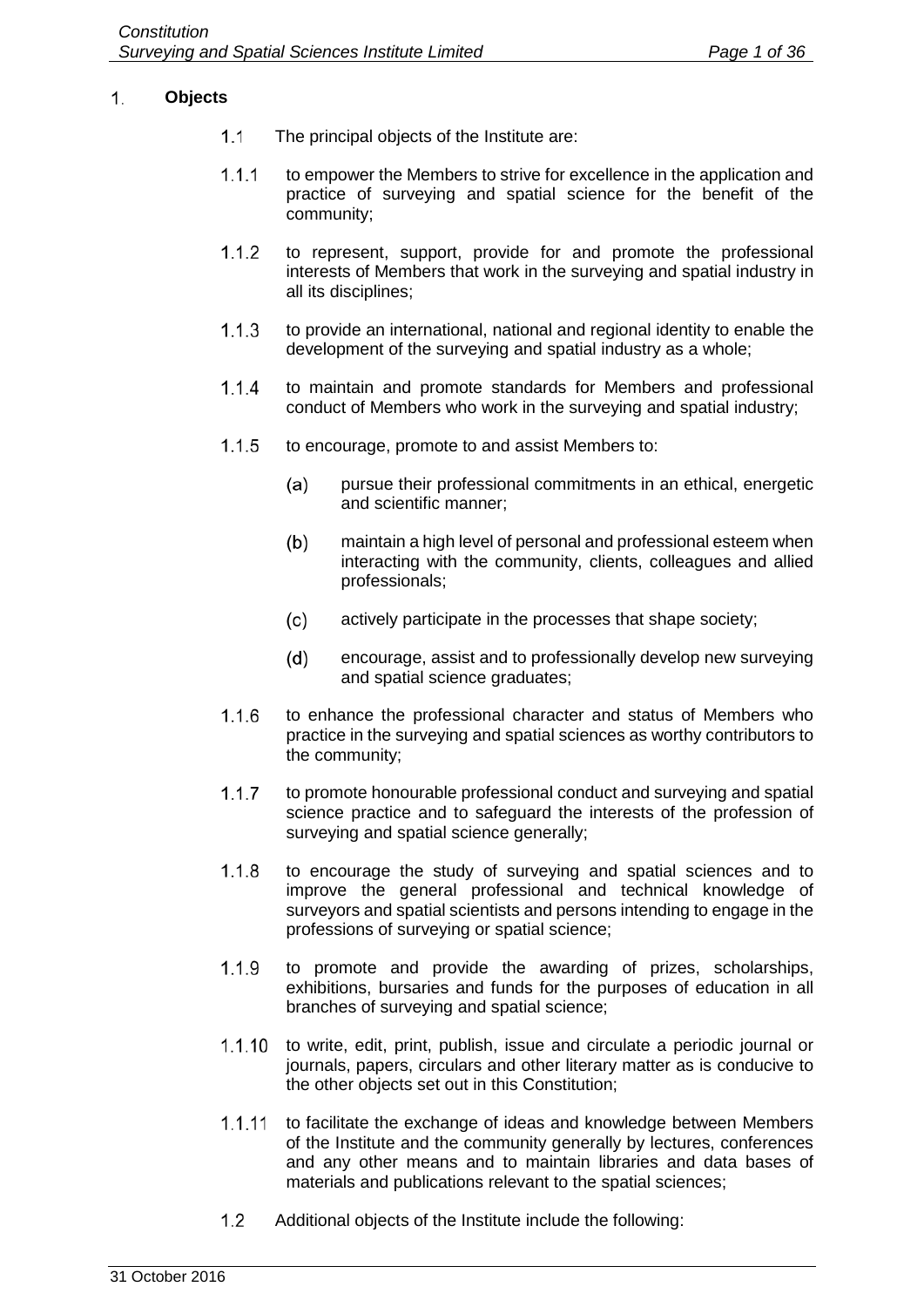- $1.2.1$ to do all such things as the Institute may think incidental or conducive to the attainment of the above objects;
- $1.2.2$ to affiliate or cooperate with any other body or groups of persons having objects similar in part or in whole to these objects.
- $1.3$ The Institute has all of the capacities and powers conferred by Section 124 of the *Corporations Act* 2001 (Cth).

#### $2<sub>1</sub>$ **Income and Property of Institute**

- $2.1$ The income and property of the Institute will only be applied towards the promotion of the objects of the Institute set out in **Clause [1](#page-4-0)**.
- No income or property will be paid or transferred directly or indirectly to  $2.2$ any Member except for payments:
- $2.2.1$ to a Member in return for any services rendered or goods supplied in the ordinary and usual course of business to the Institute; or
- $2.2.2$ the payment of interest at a rate not exceeding from time to time the Institute's overdraft rates of interest for moneys borrowed from its bankers.
- $2.3$ When moneys or other property are provided to the Institute by any person or body for particular purposes (such as for use in a Region or Commission or both) that property or moneys shall as much as practicably possible be applied for such purposes. If a Commission or Region changes ('**the change**') and such moneys or other property have been so provided for a particular purpose in connection with such Commission or Region then the Directors shall, prior to the change, consult with the Commission or Region which is changing to ascertain its views as to the application of such moneys or property following the change.

#### $\mathcal{S}_{\mathcal{S}}$ **Payment to Directors and Committee Members**

No payment will be made to any Director or Committee Member of the Institute other than payment:

- $3.1$ of a President's, Vice President's, Committee Member's and Director's allowances or fees in an amount (whether individually or in the aggregate) as approved by the Members;
- $3.2$ of reasonable out of pocket expenses incurred by a Committee Member or a Director in the performance of any duty as a Committee Member or Director of the Institute;
- $3.3$ or any service rendered to the Institute by a Committee Member or a Director in a professional or technical capacity, other than in the capacity as a Committee Member or a Director, where the provision of the service and the amount payable has the prior approval of the Directors;
- $3.4$ of any salary or wage due to a Committee Member or Director as an employee of the Institute where the terms of employment have been approved by the Directors; and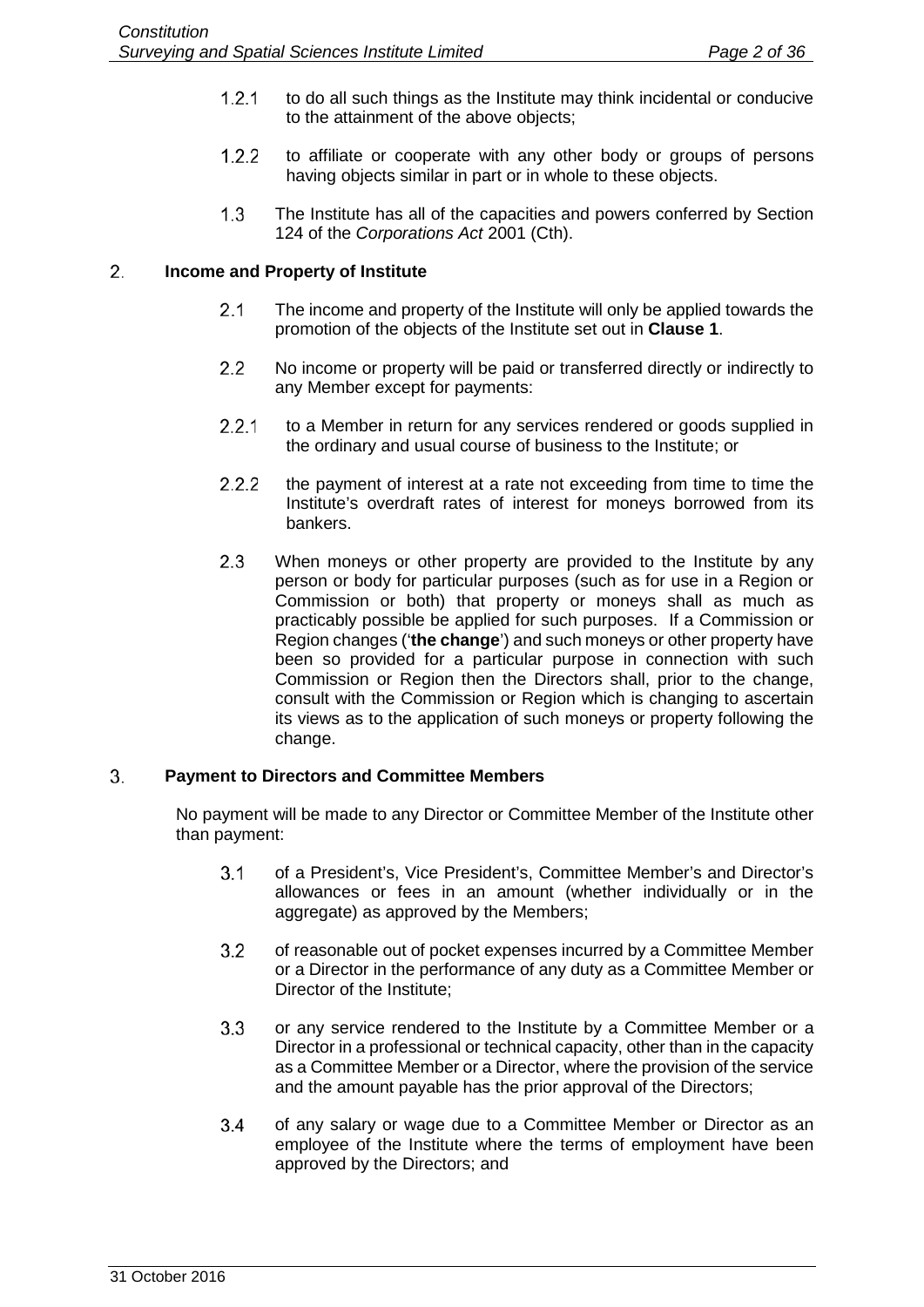$3.5$ relating to an indemnity in favour of a Director and permitted by Section 199A of the *Corporations Act* 2001 (Cth), or a contract of insurance permitted by Section 199B.

#### <span id="page-6-3"></span> $4<sub>1</sub>$ **Members**

- $4.1$ The number of Members the Institute proposes to register is unlimited. The Members of the Institute are:
- $4.1.1$ those persons who, at the date of registration of the Institute, were members of the SSI or the ISA, and who consented to become Members; and
- $4.1.2$ any other persons who the Directors admit to membership in accordance with this Constitution.
- <span id="page-6-1"></span> $4.2$ The Directors may decide from time to time on the form and contents of the application for membership, and on appropriate categories of membership. Applications for membership of the Institute will be in writing and signed by the applicant.
- <span id="page-6-2"></span> $4.3$ The Directors may in their absolute discretion approve or reject an application for membership, or require the applicant to provide further information. Where further information is sought the Directors may defer considerations of the application until all information requested has been received. The Directors may determine the category of membership into which the applicant falls.
- 44 If the Directors reject any applications, they may not be required to give any explanation for the rejection.
- 4.5 If an application is accepted the Secretary must send the applicant written notice and request payment of the applicant's joining fee (if any) and first annual subscription.
- 46 An applicant will become a Member on payment of the appropriate amount due in accordance with the applicant's membership category as described under **Clause [4.8](#page-6-0)** if paid within the time specified by the Directors. If payment is not so made, the Directors may withdraw the offer.
- 4.7 The rights and privileges of every Member will be personal to each Member and are not transferable.
- <span id="page-6-0"></span>4.8 Subject to **Clause [4.2](#page-6-1)** of this Constitution there shall be a range of membership categories, as follows:
- $4.8.1$ Members who shall be natural persons, and either holding as a minimum, a three-year Bachelor Degree in a relevant discipline, have at least one year of experience, or certified through the Institute certification process, pursuant to **Clause [5](#page-8-0)**;
- 4.8.2 Associate Members, who shall be natural persons, and either holding a Diploma, or an Advanced Diploma or be a first year university graduate;
- Affiliate Members, who shall be natural persons, and either holding 4.8.3 technical institute certificate levels 1 to 4 or be over 18 years of age with no qualifications;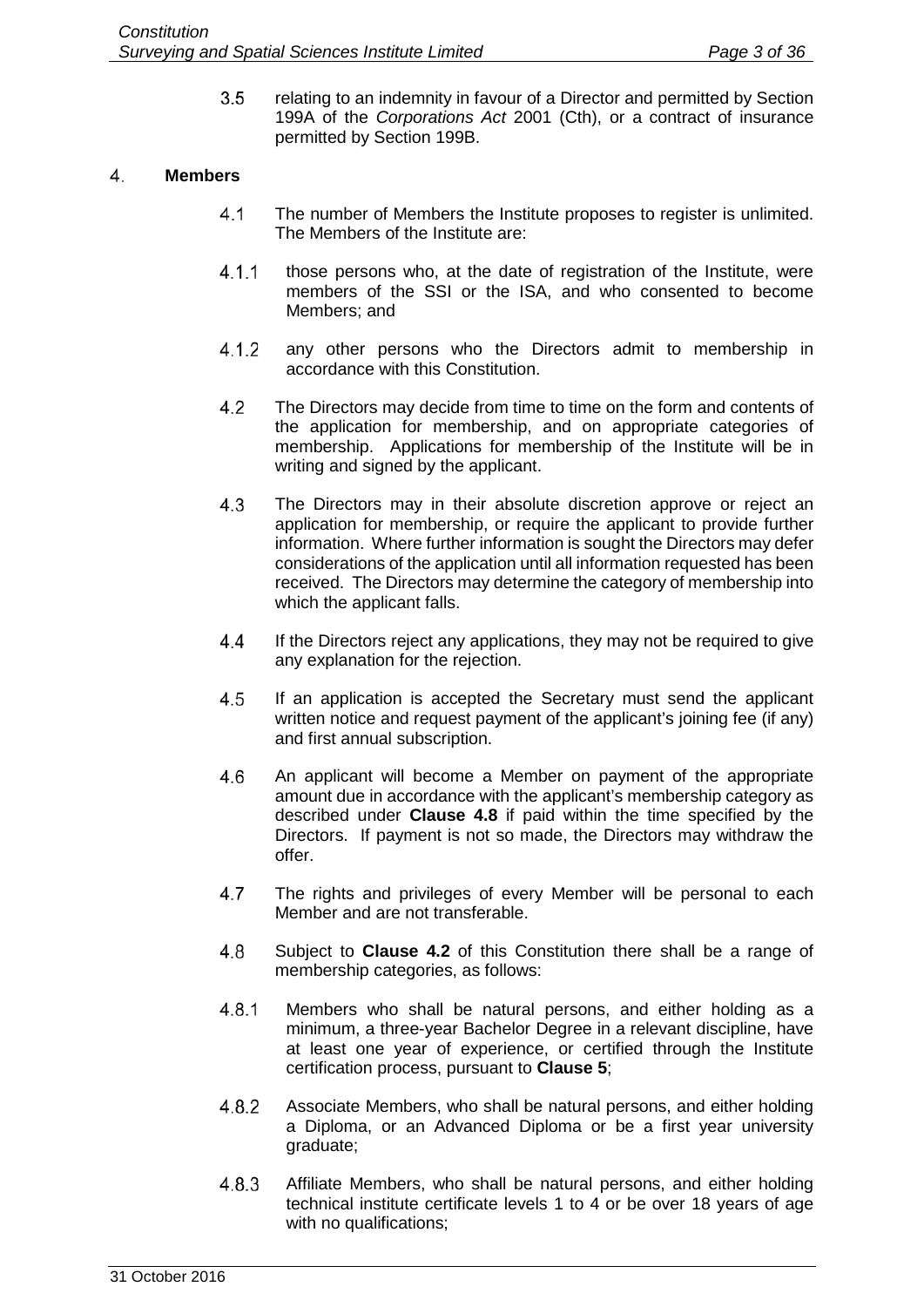- 4.8.4 Student Members who shall be natural persons enrolled for full-time study at a university or technical institute.
- 4.9 There shall additionally be titles that may be bestowed on Members, as follows:
- 4.9.1 Honorary Fellows, which shall be either distinguished persons who from their position have been or are being of assistance to the Institute in carrying out its aims, or persons eminent in science, experienced in pursuits kindred to those of the Members elected in accordance with policy approved by, and subject to rules approved by the Directors;
- 4.9.2 Fellows, who shall be elected from nominated Members who have rendered conspicuous service to the profession in accordance with policy approved by, and subject to rules approved by the Directors;
- 4.9.3 Retired Members, of any membership category; and
- 4.9.4 Graduate Members, either first year following graduation, or Post Graduate, being currently engaged full-time in post-graduate studies.
- The total number of Honorary Fellows and Fellows allowable shall be in 4.10 accordance with Board policy and subject to rules as approved by the Directors.
- Members will be allocated to a Region and Commissions as follows: 4.11
- Each Member will upon becoming a Member be allocated to the Region in which that Member resides.
- Each Member will upon becoming a Member be allocated to one or more Commissions.
- If a Member is allocated to more than one Commission, then one such Commission will be nominated as the Member's primary Commission for voting purposes pursuant to this Constitution. Subject to **Clause [4.3](#page-6-2)** of this Constitution a Member may upon applying for Membership nominate to be allocated to a primary Commission and other Commissions and upon failing to so nominate will be allocated a primary Commission by the Directors.
- 4.12 A Member, not a Student Member, who at the date of Membership subscription falling due in any year pursuant to **Clause [5](#page-8-0)** of this Constitution is less than 36 years of age shall be a Member of the Young Professionals.
- 4.13 Subject to any rules made by the Directors members of either the SSI or the ISA who become a Member shall be recognised for the same professional recognition or awards as they held in the ISA or the SSI and shall be entitled to describe themselves as holding the same professional recognition or awards.
- 4.14 The Directors may make rules recognising professional and/or competency standards for Members and titles or recognitions which may be used by Members identifying such professional and/or competency standards. The Directors may exempt Members from payment of annual subscriptions.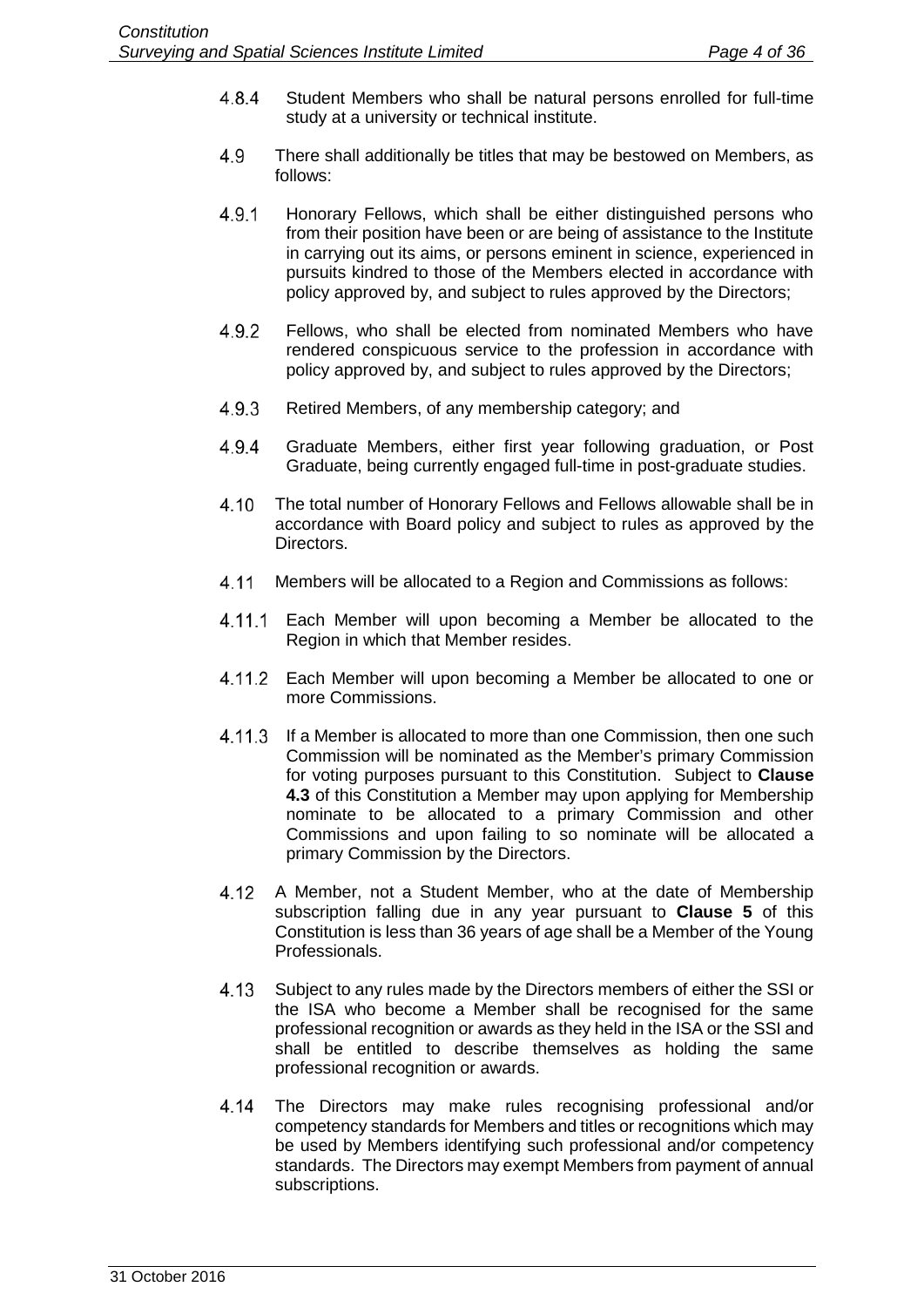- <span id="page-8-1"></span>4.15 Each Member of the Institute other than a retired Member is to maintain at least a minimum level of CPD. The base requirement of CPD on an annual basis for all Members (including Honorary Fellows and Fellows that are also Members) as determined by the Directors, except for:
- 4.15.1 Student Members and Post Graduate Members who shall be considered to be already doing study in a relevant area and will not be required to maintain any additional CPD;
- 4.15.2 Honorary Fellows that are not Members shall not be required to maintain any CPD;
- 4.16 Each Member will be eligible to stand for election to the Board or be eligible to stand for the regional sub-committees and be eligible to vote in elections, except that:
- 4.16.1 an Affiliate Member shall not be eligible to stand for Board;
- 4.16.2 a Student Member shall not be eligible to stand for the Board or a Regional Committee, or a Commission or a National Committee for a Commission or to vote in elections other than in an election for a student representative. The total number of students that may be elected to any committee other than a special interest group is two;
- 4.16.3 an Honorary Fellow who is not a Member shall not be eligible to stand for the Board, or a Regional Committee, or a Commission or a National Committee for a Commission or to stand for regional or subcommittees or to vote in elections.
- 4.17 Each Member must, at all times conduct themselves ethically and in a professional manner and treat Members and others associated with the Institute with respect.

#### <span id="page-8-0"></span>5. **Certification**

- $5.1$ The Institute shall provide a certification process for Members and nonmembers who have demonstrated a level of professionalism and expertise in the surveying or spatial science disciplines.
- $5.2$ Certification rules will be established by each Commission then considered and approved by the Board to confirm an individual's competence and integrity in the surveying and spatial science disciplines.
- 5.3 Certification will be available for both Members and non-members, at fees set by the Board. However, non-members will be liable for an additional fee over and above that of Members. The additional fee shall be set by the Board.
- The certification process will require the maintenance of CPD, as set out  $5.4$ in **Clause [4.15](#page-8-1)** of this Constitution.
- $5.5$ Certification will be valid for two years or such other period as determined by the Board.
- 5.6 Recertification will be required every two years or such other period as determined by the Board.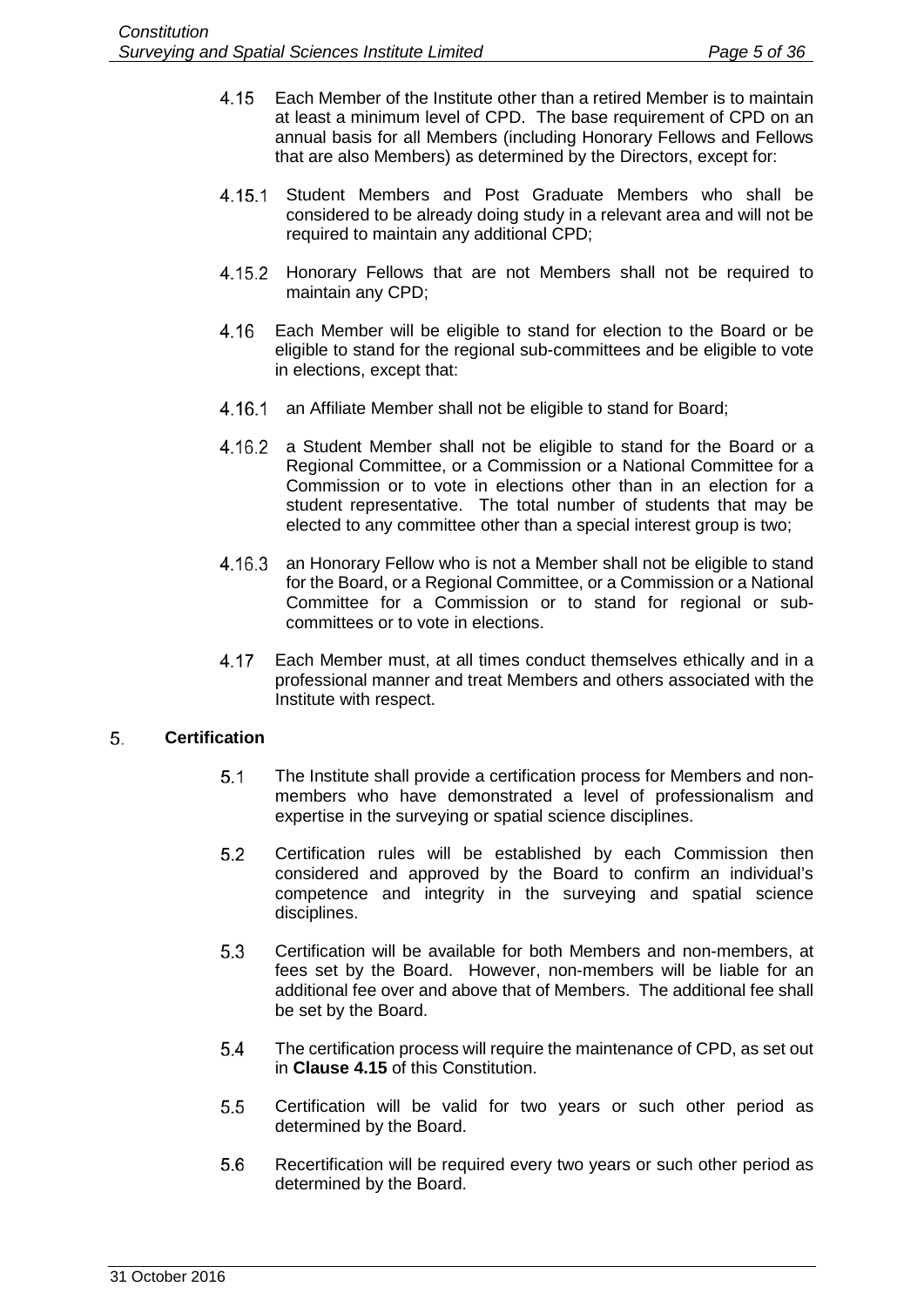#### 6. **Subscriptions**

- $6.1$ The Directors may from time to time determine the joining fee (if any), and annual subscription payable by each Member or each type of Member.
- $6.2$ The joining fee (if any), and annual subscription for each Member will be payable in advance.
- 6.3 If a Member does not pay the annual subscription within 30 days after it becomes due the Directors:
- may give the Member notice of that fact or suspend the provision of  $6.3.1$ services to that Member; and
- <span id="page-9-1"></span>6.3.2 if the subscription remains unpaid 21 days (or such longer period as determined by the Directors) from the date of that notice, may declare that Member's membership forfeited. A longer period of notice may be determined by the Directors in cases such as hardship or leave of absence from the Member's normal place of work.

#### $7<sub>1</sub>$ **Termination of membership and discipline of members**

- $7.1$ Membership of the Institute will cease:
- $7.1.1$ on the date that the Secretary receives written notice of resignation;
- $7.1.2$ if the Directors resolve to terminate the membership of a Member pursuant to **Clause [7.3](#page-9-0)**;
- $7.1.3$ if membership is forfeited under **Clause [6.3.2](#page-9-1)**;
- $7.1.4$ if the Member:
	- $(a)$ dies; or
	- $(b)$ is convicted of a serious criminal offence.
- $7.2$ Any Member ceasing to be a Member:
- $7.2.1$ will not be entitled to a refund of the joining fee (if any) or any part of a subscription; and
- $7.2.2$ will remain liable for and will pay to the Institute all subscriptions and moneys which were due at the date of ceasing to be a Member; and
- $7.2.3$ will remain liable to censure, suspension, fine or formal expulsion by the Board for conduct that occurred at a time the person was a Member.
- <span id="page-9-0"></span> $7.3$ The Board, at its absolute discretion, shall have the power by resolution to censure, suspend, fine or expel any Member who has, in the opinion of the Board:
- $7.3.1$ failed to observe a reasonable standard of professional conduct; or
- $7.3.2$ wilfully refused or neglected to comply with the provisions of the Constitution or any code of ethics, or rules of the Institute; or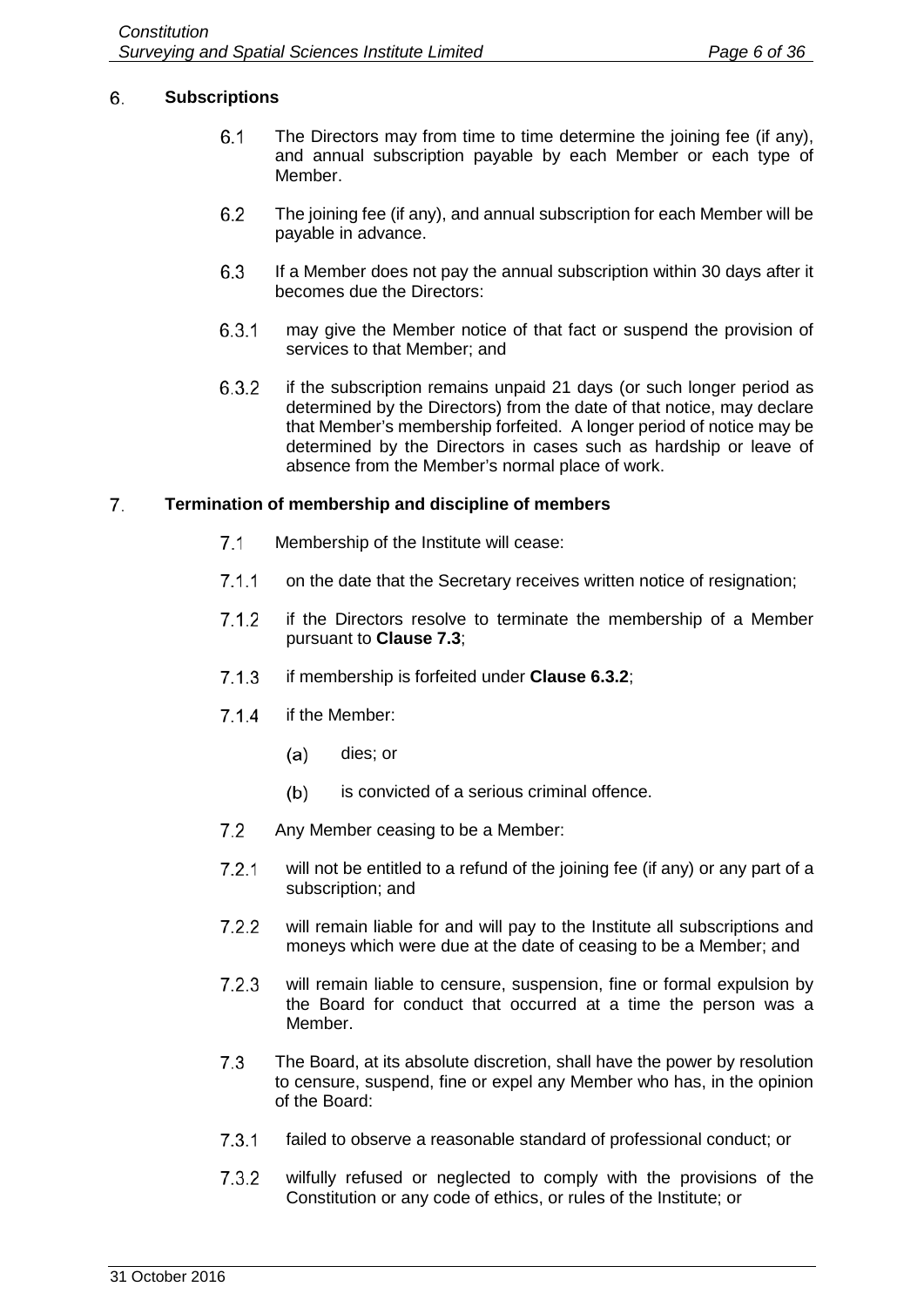- $7.3.3$ been guilty or is guilty of any act, conduct or omission which the Board considers is unbecoming of a Member or prejudicial to the best interests of the Institute or detrimental to its Members or staff; or
- $7.3.4$ exhibited conduct in connection with the practice of surveying or spatial science that falls short of the standard of competence and diligence that a member of the public is entitled to expect of a reasonably competent professional.
- $7.4$ A Member must be given at least 21 days' notice of a proposed resolution to censure, suspend, fine or expel such Member and must be afforded the opportunity to be heard and afforded natural justice.
- The Board may make Rules establishing procedures for receiving  $7.5$ complaints, consideration of complaints and processes or the disciplining of Members and may delegate its powers under this Clause.
- $7.6$ Any Member suspended in accordance with this Clause shall have no right to vote at any meeting or to hold office in the Institute or to have or exercise any of the other rights or privileges of membership, during the period of his suspension. Nevertheless, his obligations under this Constitution shall stand, and he shall be entitled to receive the publications of the Institute.
- $7.7$ Any Member expelled from the Institute in accordance with this Clause shall cease to be a Member of the Institute and shall have henceforth no rights or interest in any property or assets of the Institute and his name shall be removed from the Register.
- 7.8 Any application by an expelled Member for readmission to the Institute shall not be considered by the Board for a period of at least twelve (12) months from the date of expulsion or such longer period as determined by the Board.

#### <span id="page-10-0"></span> $8<sub>1</sub>$ **Calling General Meeting**

- $8.1$ The President or any two Directors may, at any time, call a general meeting.
- $8.2$ A Member may:
- $8.2.1$ only request the Directors to call a general meeting in accordance with section 249D of the *Corporations Act* 2001 (Cth); and
- 8.2.2 not request or call and arrange to hold a general meeting except under section 249E or 249F of the *Corporations Act* 2001 (Cth).

#### 9. **Notice of General Meeting**

- $9.1$ Subject to the provisions of the *Corporations Act* 2001 (Cth) allowing general meetings to be held with shorter notice, at least 21 days' notice (exclusive of the day on which the notice is served or deemed to be served and of the day for which notice is given) must be given to Members of any general meeting.
- $9.2$ A notice calling a general meeting must: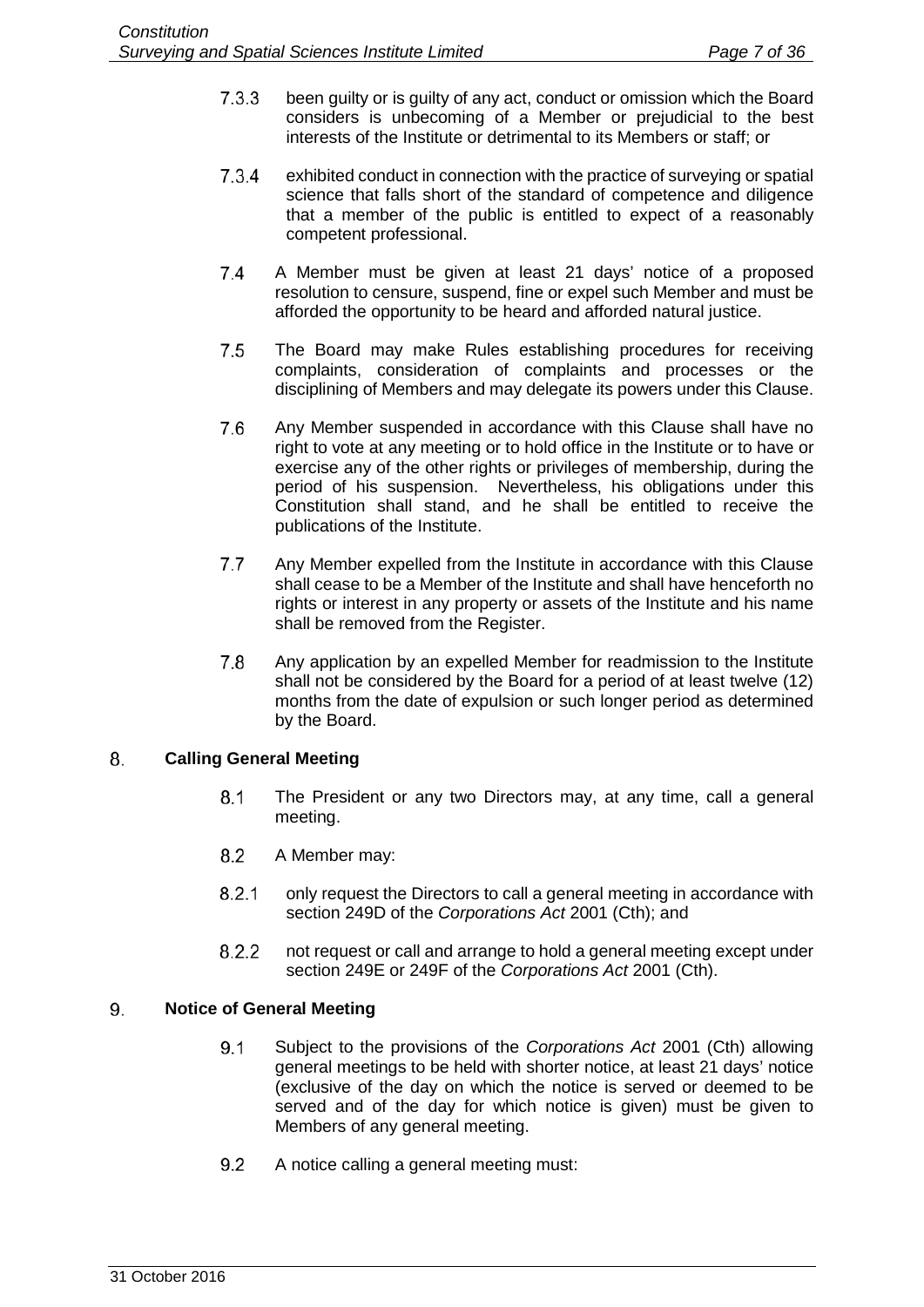- specify the place, date and time of the meeting and if the meeting is to  $9.2.1$ be held in two or more places, the real time technology that will be used to facilitate this;
- $9.2.2$ state the general nature of the business to be transacted at the meeting; and
- $9.2.3$ specify a place, facsimile number and electronic address for the purposes of proxy appointment.
- A notice of an annual general meeting does not need to state that the 9.3 business to be transacted at the meeting includes:
- $9.3.1$ the consideration of the annual financial report, Directors' report and the Auditor's report;
- 9.3.2 the appointment and fixing of the remuneration of the Auditor.
- 9.4 The Directors may:
- $9.4.1$ postpone or cancel any general meeting whenever they think fit (other than a meeting called as the result of a request under **Clause [8.2](#page-10-0)**; and
- 9.4.2 the Directors must give notice of the postponement or cancellation to all persons referred to in **Clause [55](#page-31-0)** of this Constitution entitled to receive notices from the Institute.
- 9.5 The failure or accidental omission to send a notice of a general meeting (including a proxy appointment form) to any Member or the non-receipt of a notice (or form) by any Member does not invalidate the proceedings at or any resolution passed at the general meeting.

#### $10.$ **Member**

In **Clauses [11](#page-11-0)** and **[12](#page-12-0)** of this Constitution**,** '**Member**' includes a member present in person or by proxy or attorney.

#### <span id="page-11-0"></span> $11.$ **Quorum**

- $11.1$ No business may be transacted at a general meeting unless a quorum of Members is present (either in person or by proxy, or attorney, and where the meeting is held in two places at once in accordance with technology notified to Members) when the meeting proceeds to business.
- $11.2$ A quorum is 50 per cent of the number of Members at the date of the meeting, or 10 Members, whichever is the lesser.
- $11.3$ If a quorum is not present within 30 minutes after the time appointed for a general meeting:
- 11.3.1 if the general meeting was called on the requisition of Members, the meeting is automatically dissolved; or
- 11.3.2 in any other case:
	- shall stand adjourned to the same time and place seven days  $(a)$ after the meeting, or to another day, time and place determined by the Directors; and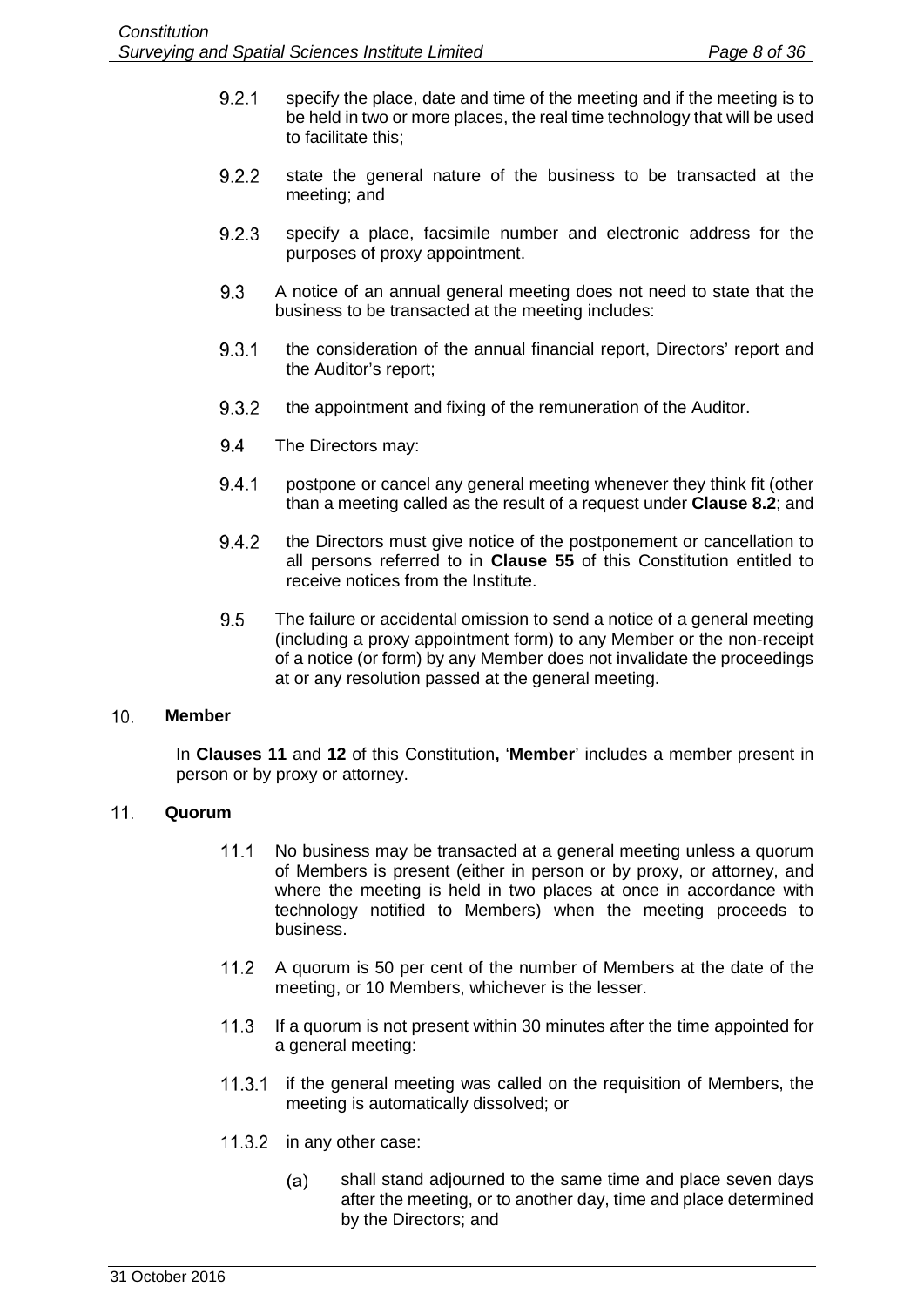$(b)$ if at the adjourned general meeting a quorum is not present within 30 minutes after the time appointed for the general meeting, the general meeting is automatically dissolved.

#### <span id="page-12-1"></span><span id="page-12-0"></span> $12.$ **President**

- $12.1$ The President, or in the President's absence the President Elect, will be the Chairperson at every meeting of Members.
- $12.2$  If:
- 12.2.1 there is no President or President Elect; or
- 12.2.2 neither the President nor President Elect is present within 15 minutes after the time appointed for holding the general meeting; or
- 12.2.3 the President and President Elect are unwilling to act as Chairperson of the general meeting,

the Directors present may elect a Chairperson of the general meeting of the Members.

- If no election is made under **Clause [12.2](#page-12-1)** then:  $12.3$
- 12.3.1 the Members may elect one of the Directors present as Chairperson; or
- 12.3.2 if no Director is present or is willing to take the chair, the Members may elect one of the Members present as the Chairperson.
- $12.4$ If there is a dispute at a general meeting about a question of procedure, the Chairperson may determine the question.

#### $13.$ **Adjournment**

- $13.1$ The Chairperson of a general meeting at which a quorum is present:
- 13.1.1 at his or her discretion may adjourn the general meeting with the meeting's consent; and
- 13.1.2 must adjourn the general meeting if the meeting directs him or her to do so.
- $13.2$ An adjourned general meeting may take place at a different venue to the initial general meeting.
- $13.3$ The only business that can be transacted at an adjourned general meeting is the unfinished business of the initial general meeting.
- $13.4$ Notice of an adjourned general meeting must only be given if a general meeting has been adjourned for more than 21 days.

#### $14$ **Decision on Questions**

14.1 Subject to *the Corporations Act* 2001 (Cth) in relation to special resolutions, a resolution is carried if a majority of the votes cast on the resolution are in favour of the resolution.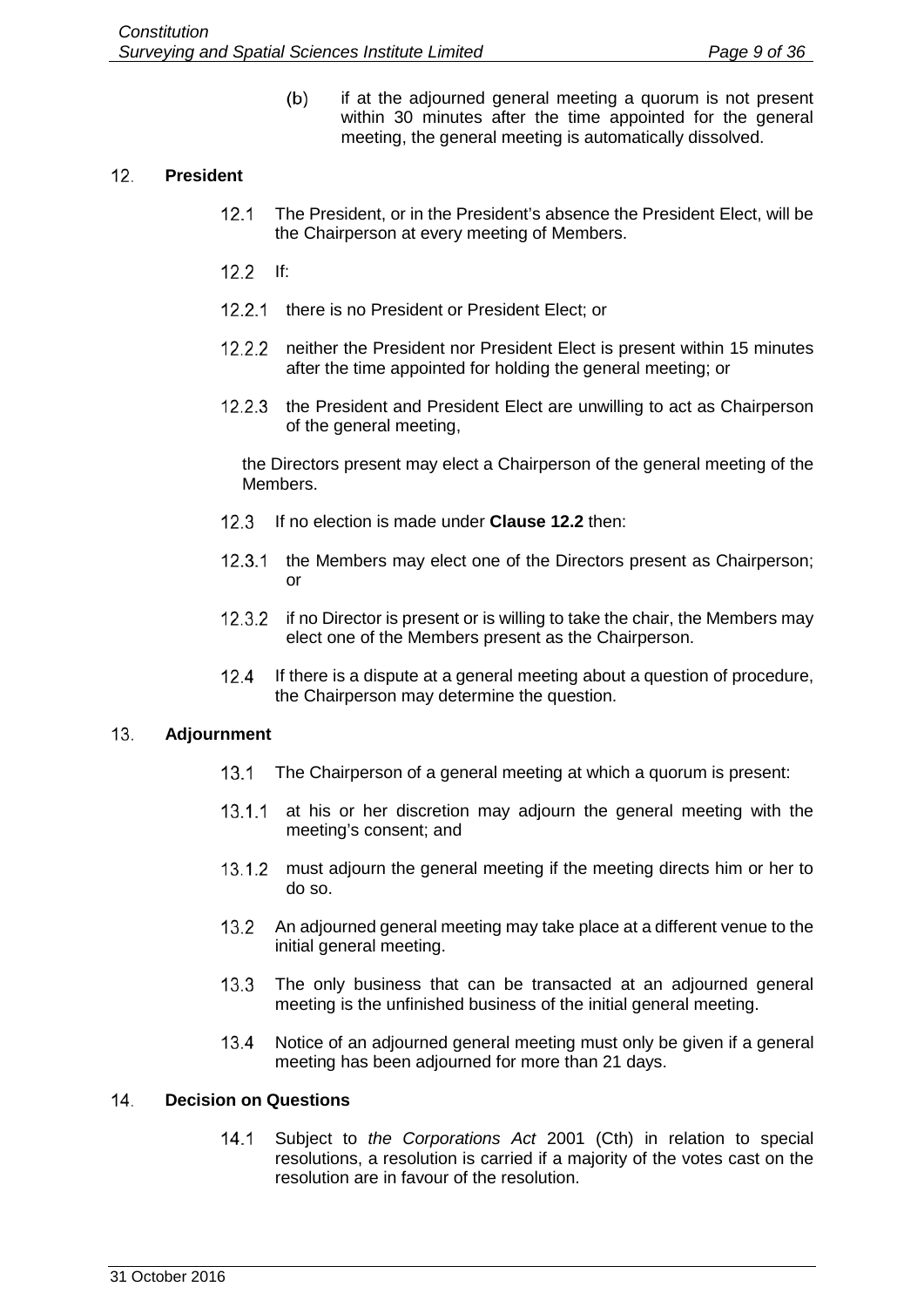- $14.2$ A resolution put to the vote of a meeting is decided on a show of hands unless a poll is demanded in accordance with the *Corporations Act* 2001 (Cth).
- 14.3 Unless a poll is demanded:
- 14.3.1 a declaration by the Chairperson that a resolution has been carried, carried by a specified majority, or lost; and
- $14.3.2$ an entry to that effect in the minutes of the meeting, are conclusive evidence of the fact without proof of the number or proportion of the votes in favour of or against the resolution.
- $14.4$ The demand for a poll may be withdrawn.
- A decision of a general meeting may not be impeached or invalidated on  $14.5$ the ground that a person voting at the general meeting was not entitled to do so.

#### $15.$ **Taking a Poll**

- $15.1$ A poll will be taken when and in the manner that the Chairperson directs.
- $15.2$ The result of the poll will be the resolution of the meeting at which the poll was demanded.
- $15.3$ The Chairperson may determine any dispute about the admission or rejection of a vote.
- $15.4$ The Chairperson's determination if made in good faith, will be final and conclusive.
- $15.5$ A poll demanded on the election of the Chairperson or the adjournment of a general meeting must be taken immediately.
- $15.6$ After a poll has been demanded at a general meeting, the general meeting may continue for the transaction of business other than the question on which the poll was demanded.

#### $16.$ **Casting Vote of Chairperson**

The Chairperson does not have a casting vote in addition to the Chairperson's votes as a member, proxy or attorney.

#### $17<sub>1</sub>$ **Offensive Material**

A person may be refused admission to, or required to leave and not return to a meeting if the person:

- $17.1$ refuses to permit examination of any article in the person's possession; or
- 17.2 is in possession of any:
- 17.2.1 electronic or recording device;
- 17.2.2 placard or banner; or
- 17.2.3 other article,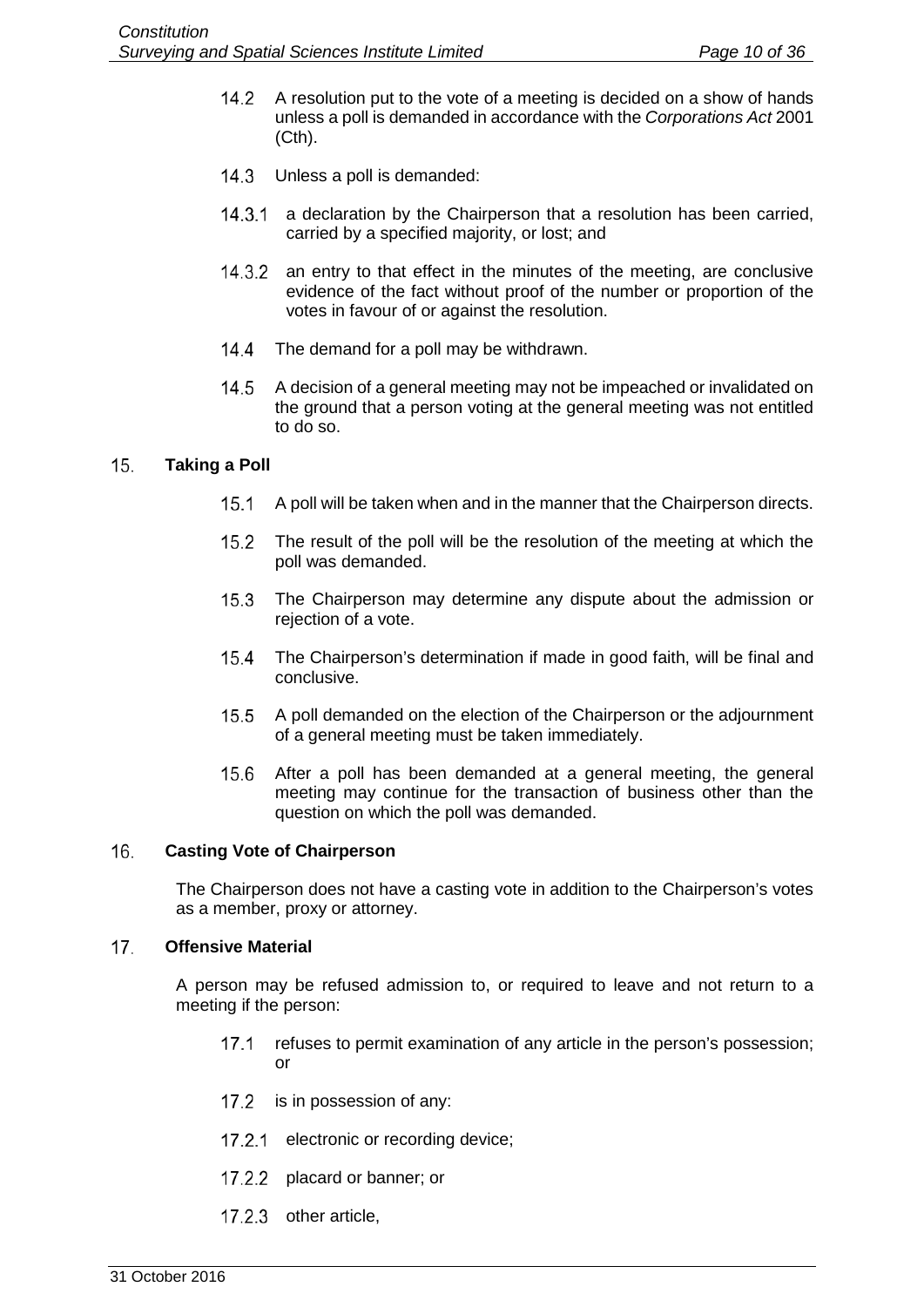which the Chairperson considers to be dangerous, offensive or liable to cause disruption.

#### 18. **Entitlement to Vote**

- $18.1$ A Member is not entitled to vote at a general meeting if the Member's annual subscription is more than one month in arrears at the date of the meeting.
- $18.2$ A Student Member and/or an Honorary Fellow that is not a Member shall not be entitled to vote.
- A Member entitled to vote has one vote. 18.3

#### 19. **Objections**

- $19.1$ An objection to the qualification of a voter may only be raised at the general meeting or adjourned general meeting at which the voter tendered his or her vote.
- $19.2$ An objection must be referred to the Chairperson of the general meeting, whose decision is final.
- $19.3$ A vote which the Chairperson does not disallow due to an objection is valid for all purposes.

#### 20. **Votes by Proxy**

- $20.1$ If a Member appoints a proxy, proxies or an attorney, the proxy, proxies or attorney may vote on a show of hands.
- 20.2 A proxy must be a member.
- 20.3 A proxy may demand or join in demanding a poll.
- 20.4 A proxy or attorney may vote on a poll.
- 20.5 A proxy may vote or abstain as he or she chooses except where the appointment of the proxy directs the way the proxy is to vote on a particular resolution. If an appointment directs the way the proxy is to vote on a particular resolution:
- $20.5.1$  the proxy need not vote on a show of hands, but if the proxy does so, the proxy must vote that way;
- 20.5.2 if the proxy has two or more appointments that specify different ways to vote on the resolution - the proxy must not vote on a show of hands;
- 20.5.3 if the proxy is the Chairperson, the proxy must vote on a poll and, must vote that way; and
- 20.5.4 if the proxy is not the Chairperson, the proxy need not vote on a poll, but if the proxy does so, the proxy must vote that way.

#### $21.$ **Document Appointing Proxy**

An appointment of a proxy is valid if it is signed by the Member making  $21.1$ the appointment and contains the information required by subsection 250A(l) of the *Corporations Act* 2001 (Cth). The Directors may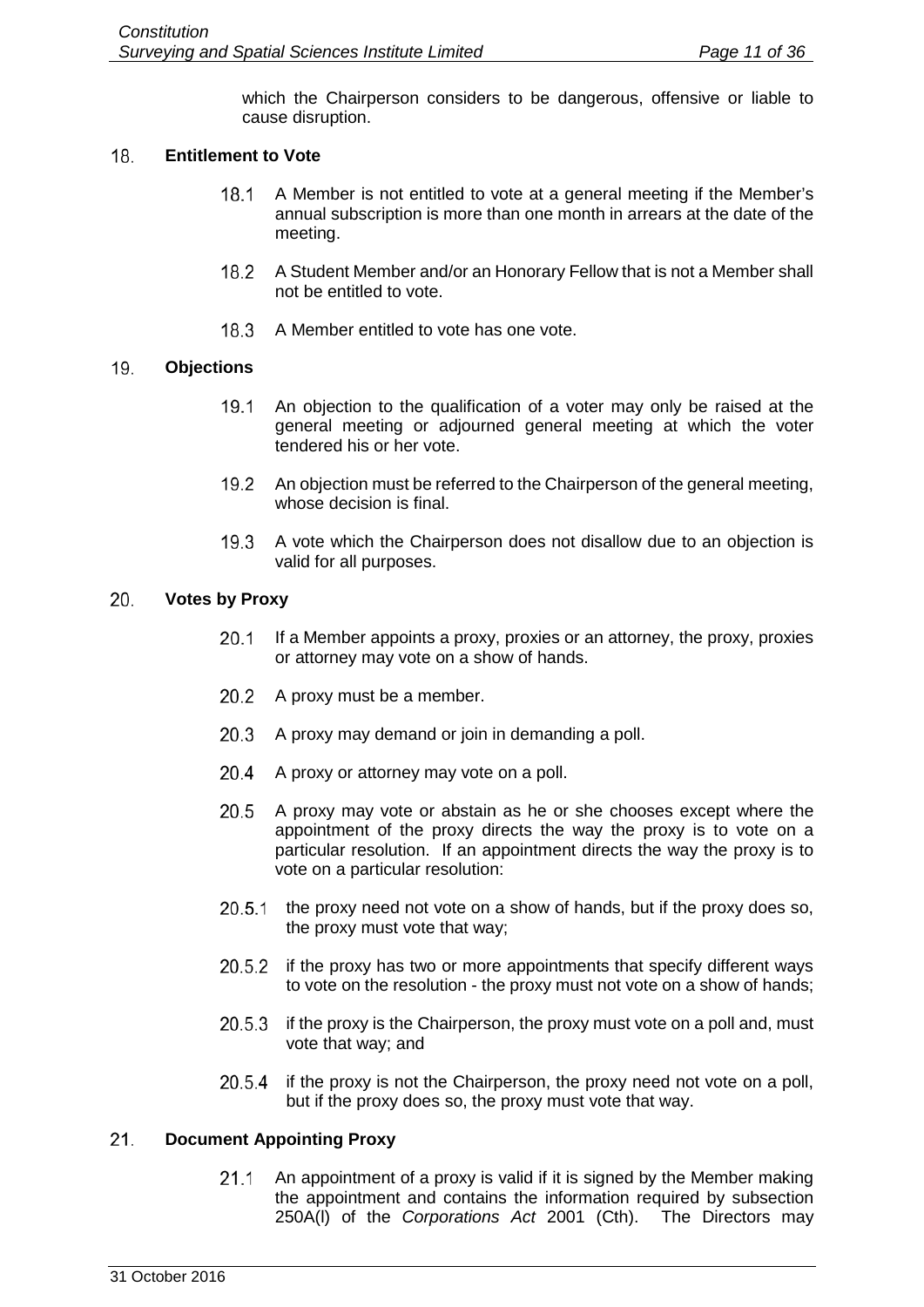determine that an appointment of proxy is valid even if it only contains some of the information required by section 250A(l) of the *Corporations Act* 2001 (Cth).

- $21.2$ For the purposes of **Clause [22.1](#page-15-0)** of this Constitution, an appointment received at an electronic address will be taken to be signed by the Member if:
- $21.2.1$ a personal identification code allocated by the Institute to the Member has been input into the appointment; or
- 21.2.2 the appointment has been verified in another manner approved by the Directors.
- $21.3$ A proxy's appointment is valid at an adjourned general meeting.
- $21.4$ A proxy or attorney may be appointed for all general meetings or for any number of general meetings or for a particular purpose.
- $21.5$ Unless otherwise provided for in the proxy's appointment or in any instrument appointing an attorney, the appointment of the proxy or the attorney will be taken to confer authority:
- $21.5.1$  to vote on:
	- any amendment moved to the proposed resolutions and on any  $(a)$ motion that the proposed resolution not be put or any similar motion; and
	- $(b)$ any procedural motion, including any motion to elect the Chairperson, to vacate the chair or to adjourn the general meeting,

even though the appointment may specify the way the proxy or attorney is to vote on a particular resolution; and

- 21.5.2 to vote on any motion before the general meeting whether or not the motion is referred to in the appointment.
- If a proxy appointment is signed by the Member but does not name the 21.6 proxy or proxies in whose favour it is given, the Chairperson may either cast as proxy or complete the appointment by inserting the name or names of one or more Directors or the Secretary.

#### <span id="page-15-0"></span>22. **Lodgement of Proxy**

- $22.1$ The appointment of a proxy or attorney must be received by the Institute, at least 48 hours (unless otherwise specified in the notice of meeting to which the proxy relates) before:
- 22.1.1 the time for holding the general meeting or adjourned general meeting at which the appointee proposes to vote; or
- $22.1.2$  the taking of a poll on which the appointee proposes to vote.
- 22.2 The Institute receives an appointment of a proxy and any power of attorney or other authority under which it was executed when they are received at: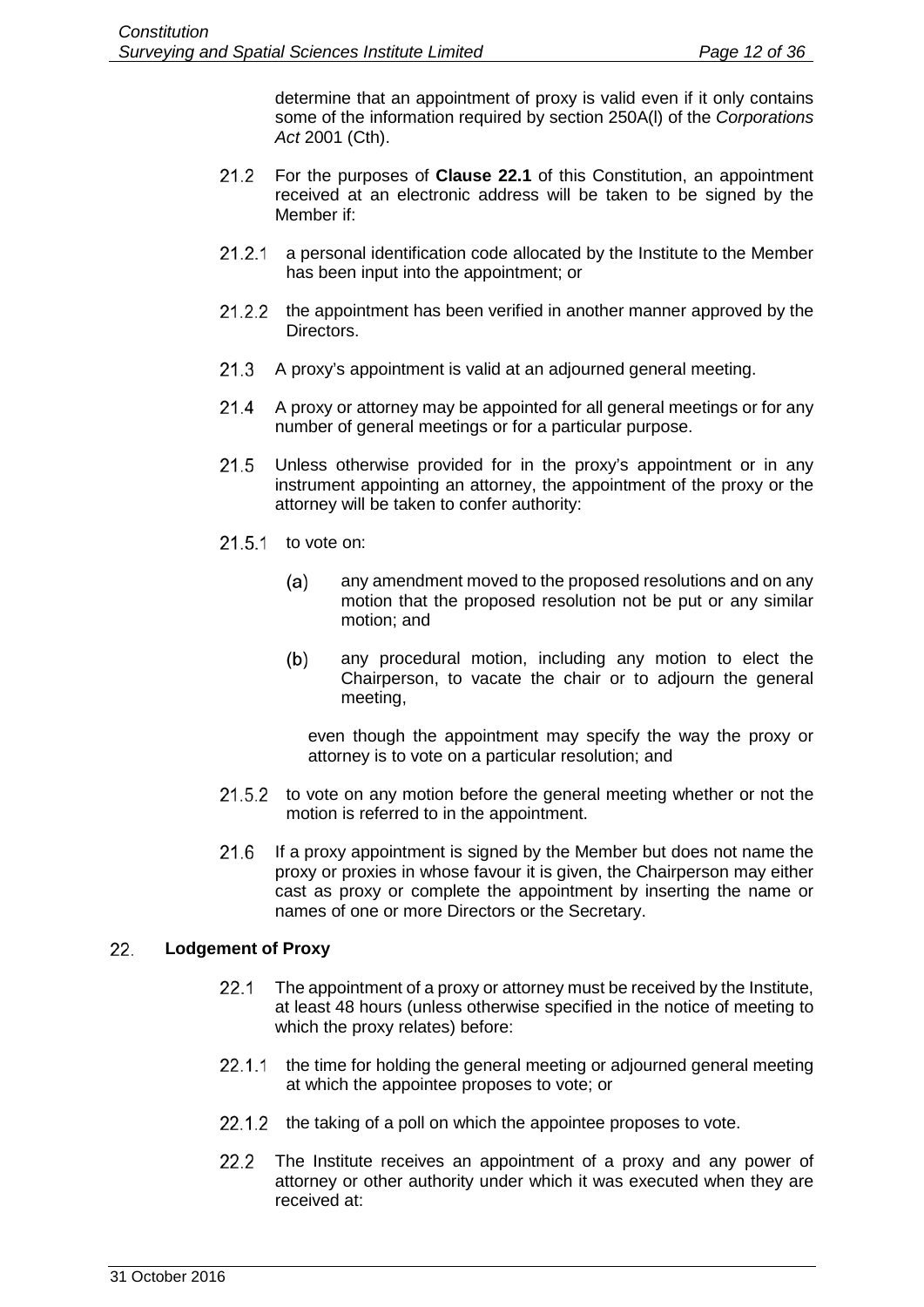- $22.2.1$  the Office;
- 22.2.2 a facsimile number at the Office; or
- 22.2.3 a place, facsimile number or electronic address specified for that purpose in the notice of meeting.

#### 23. **Validity**

A vote cast in accordance with an appointment of proxy or power of attorney is valid even if before the vote was cast the appointor:

- $23.1$ died;
- $23.2$ became mentally incapacitated; or
- 23.3 revoked the proxy or power,

unless any written notification of the death, unsoundness of mind or revocation was received by the Institute before the relevant general meeting or adjourned general meeting.

#### <span id="page-16-1"></span><span id="page-16-0"></span>24. **Regions**

- $24.1$ There shall be Regions declared by the Directors' from time to time.
- 24.2 The Directors may divide Regions into Sub-Regions.
- 24.3 The Regions shall be the states and territories of:
- 24.3.1 New South Wales;
- 24.3.2 Queensland;
- 24.3.3 Victoria;
- 24.3.4 Tasmania;
- 24.3.5 South Australia;
- 24.3.6 Western Australia;
- 24.3.7 the Australian Capital Territory;
- 24.3.8 the Northern Territory of Australia

and shall continue as Regions until changed by the Directors'.

- <span id="page-16-2"></span>24.4 There shall be a Regional Committee for each Region.
- 24.5 The Board may change the Regions and Sub-Regions from time to time but shall only change an existing Region after consultation with the Regional Committee for a Region.
- 24.6 The Board shall from time to time make rules for the conduct of the Regional Committee.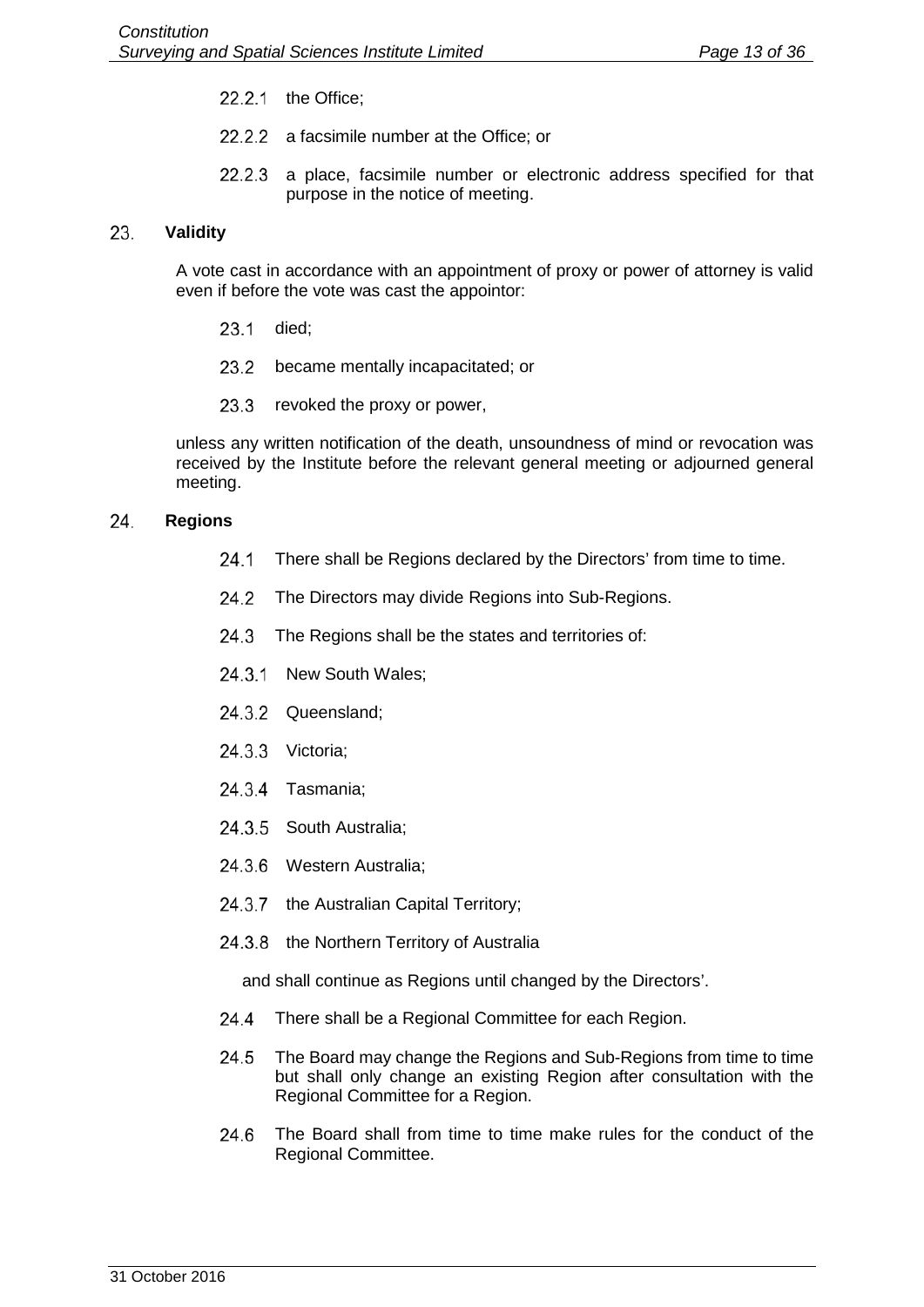#### <span id="page-17-0"></span>25 **Commissions**

- $25.1$ There shall be Commissions established by declaration of the Board from time to time.
- $25.2$ The Commissions shall be:
- 25.2.1 Land surveying;
- 25.2.2 Hydrography;
- 25.2.3 Engineering and Mining Surveying;
- 25.2.4 Spatial Information and Cartography; and
- 25.2.5 Remote Sensing and Photogrammetry.
- The Board may make rules nominating the special interests of a  $25.3$ Commission in the Surveying and Spatial Sciences Industries for the role and conduct of a Commission.
- $25.4$ There shall be a National Committee for each Commission.
- $25.5$ The Board may change the Commissions from time to time but shall only change an existing Commission after consultation with the National Committee of that Commission.

#### <span id="page-17-2"></span>26. **Young Professionals**

- $26.1$ There shall be a group of members called the Young Professionals.
- 26.2 The role of the Young Professionals within the Institute shall be to foster membership and growth of the Institute through:
- 26.2.1 service delivery to young surveying and spatial professionals;
- 26.2.2 representation of young surveying and spatial professionals in the Institute;
- 26.2.3 provision of leadership to young professionals within the professions; and
- 26.2.4 the engendering of community awareness of the surveying and spatial industry and the Institute.
- There shall be a committee in each region called the Young 26.3 Professionals Regional Committee.
- There shall be a national committee called the Young Professionals 26.4 National Committee.

#### <span id="page-17-1"></span>27. **Special Interest Groups**

- $27.1$ There may be Special Interest Groups established by declaration of the Board from time to time.
- $27.2$ Special Interest Groups may be established for a specified or unspecified period.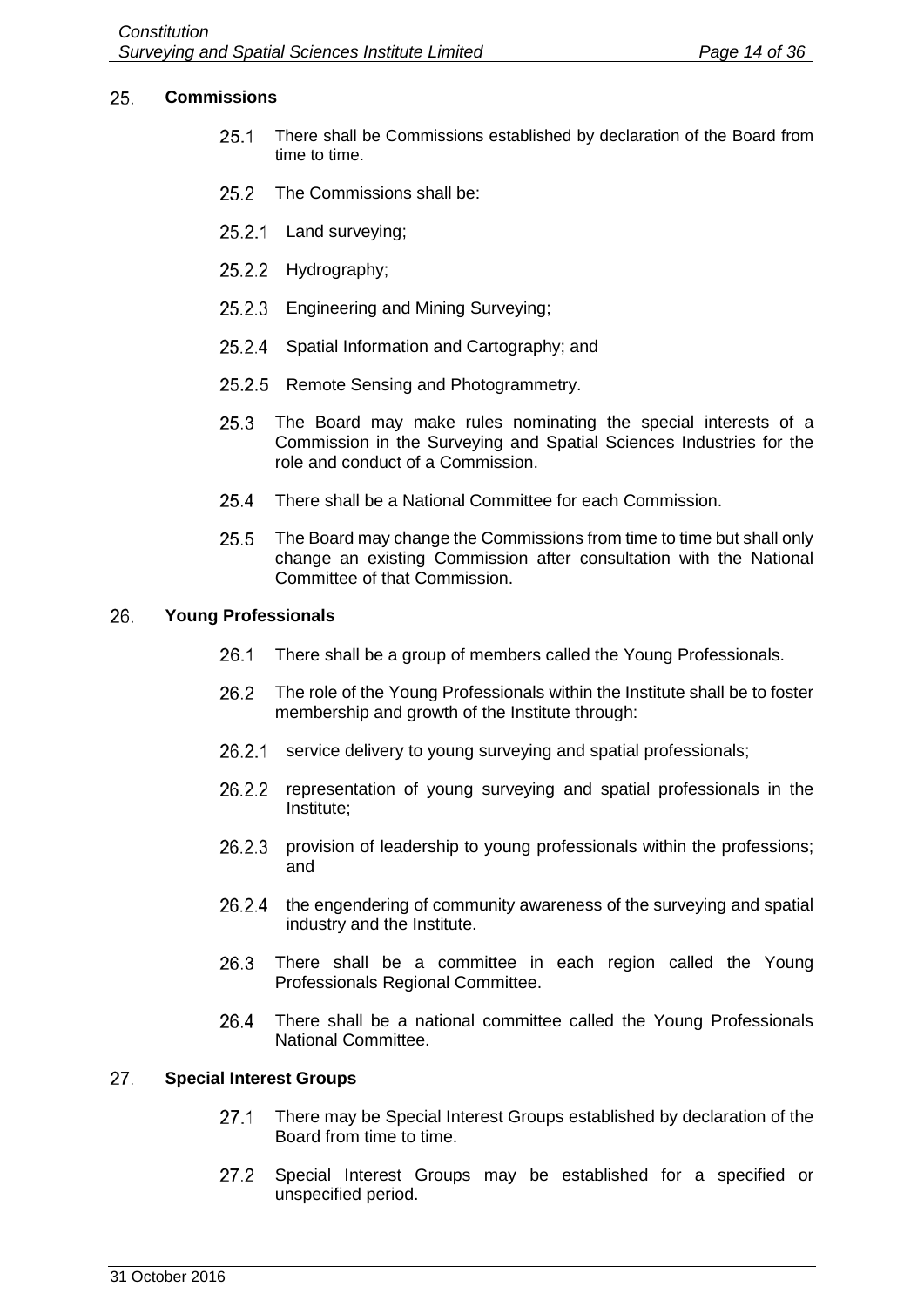- $27.3$ Special Interest Groups may be established based on a specific grouping of Members, or on a specific topic or subject.
- 27.4 A committee may be established for any Special Interest Group, at a national, regional or sub-regional level.
- $27.5$ A representative from any Special Interest Group, as nominated by members of any Special Interest Group Committee, may be invited by the Directors to participate in a meeting, a Committee or Commission, at either national, regional or sub-regional level.
- There shall be a Special Interest Group: 27.6
- 27.6.1 for Student Members, which shall be known as the Students Special Interest Group;
- 27.6.2 for Women in Spatial, which shall be known as the Women in Spatial Special Interest Group; and
- 27.6.3 for Historical, which shall be known as the Historical Special Interest Group.

#### <span id="page-18-4"></span>28. **Streams**

- 28.1 There may be Streams established by declaration of the Board from time to time.
- 28.2 Streams may be established for a specified or unspecified period.
- 28.3 Streams may be established to discuss, develop, research or explore any topic or subject including a specific issue, research area, new technology or work practice.
- 28.4 A Stream may consist of any structure or form the Board declares for that particular Stream.
- 28.5 If a Region or Commission requests, the Board shall ensure that the Region or Commission is represented and, or involved in a Stream.

#### <span id="page-18-3"></span><span id="page-18-0"></span>29. **Election of Regional Committees and National Commission Committees**

- 29.1 Once every two years the Members of a Region shall elect members of the Regional Committee and the National Commission Committee for each Commission in accordance with this **Clause [29](#page-18-0)**.
- 29.2 The members of a Regional Committee shall comprise the persons elected pursuant to this **Clause [29](#page-18-0)** and any other provision of this Constitution.
- 29.3 The members of each Commission in a Region shall elect:
- <span id="page-18-1"></span>a member of that Commission in the Region to be a member of the 29.3.1 Regional Committee in the Region who will also be a member of the National Committee for that Commission; and
- <span id="page-18-2"></span>29.3.2 a member of that Commission in the Region other than the person referred to in **Clause [29.3.1](#page-18-1)** to be a member of the National Committee for that Commission,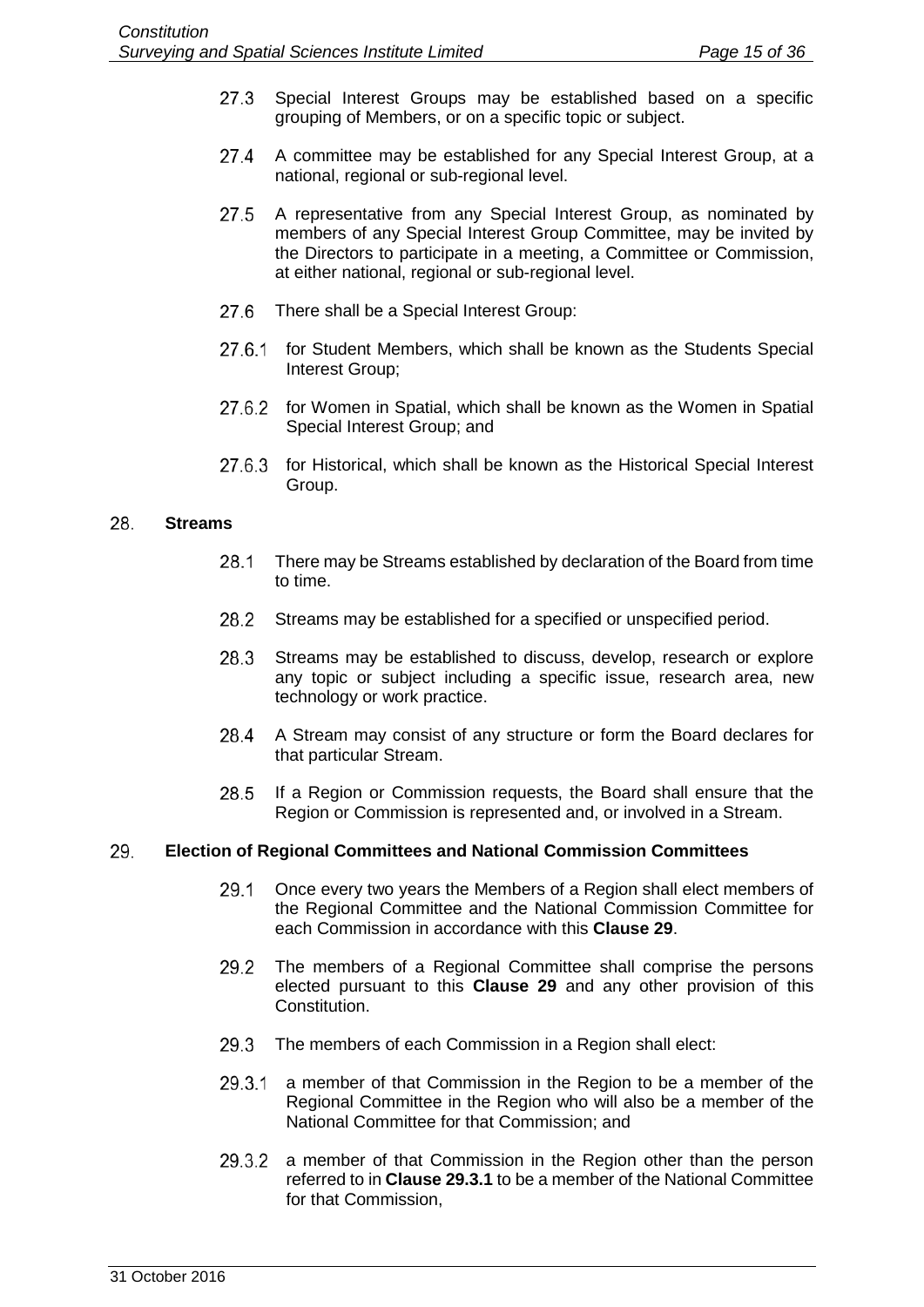where a Member is a Member of more than one Commission the member shall only have a vote for the purposes of **Clause [29](#page-18-0)** in that Members' primary Commission.

- <span id="page-19-0"></span>29.4 The Members of a Region shall elect at least two and not more than 10 persons, in addition to Commission representatives, who are members in the Region to the Regional Committee.
- 29.5 The persons elected pursuant to **Clauses [29.3.2](#page-18-2)** and **[29.4](#page-19-0)** may be the same persons.
- 29.6 Subject to **Clause [29.4](#page-19-0)**, the Directors may make rules specifying the number of persons to be elected to a Regional Committee pursuant to **Claus[e 29.4](#page-19-0)** and for the conduct of elections for the Regional Committee and the National Commission Committee. If the Directors have not made a rule specifying the number to be elected pursuant to **Clause [29.4](#page-19-0)**, then the number shall be two.
- 29.7 If a Region has been divided into sub-regions pursuant to **Clause [24.2](#page-16-0)** then the Directors may make rules providing for a proportion of the number of persons to be elected to the Regional Committee pursuant to **Clause [29.4](#page-19-0)** to be resident in each sub-region. The Directors may also make rules providing for the election of persons in a sub-region to be by members who are resident in that sub-region.
- <span id="page-19-1"></span>29.8 For each Region, the Directors may make rules for the timing of each election pursuant to **Clause [29.1](#page-18-3)**.
- <span id="page-19-2"></span>29.9 Unless otherwise determined pursuant to **Clause [29.8](#page-19-1)**, elections for the Regions of New South Wales, Western Australia, South Australia, Tasmania will be held in every odd-numbered year.
- <span id="page-19-3"></span>Unless otherwise determined pursuant to **Clause [29.8](#page-19-1)**, elections for the regions of Queensland, Victoria, Northern Territory and Australian Capital Territory will be held in every even-numbered year (notwithstanding any other Clause of this Constitution to the contrary).
- 29.11 In the event that the Board removes or creates a Region, the Board shall declare the timing of elections for the Region.
- 29.12 For each Commission the Directors may make rules for the timing of each election pursuant to **Clause [29.1](#page-18-3)**.
- Unless otherwise determined pursuant to **Clause [29.8](#page-19-1)**, elections for the Commissions of the Spatial Information and Cartography Commission, the Hydrography Commission and the Engineering and Mining Surveying Commission will be held in odd-numbered years.
- Unless otherwise determined pursuant to **Clause [29.8](#page-19-1)**, elections for the Commissions of the Remote Sensing and Photogrammetry Commission, the Land Surveying Commission and the Young Professionals will be held in even-numbered years.
- 29.15 In the event that the Board removes or creates a Commission the Board shall declare the timing of elections for that Commission.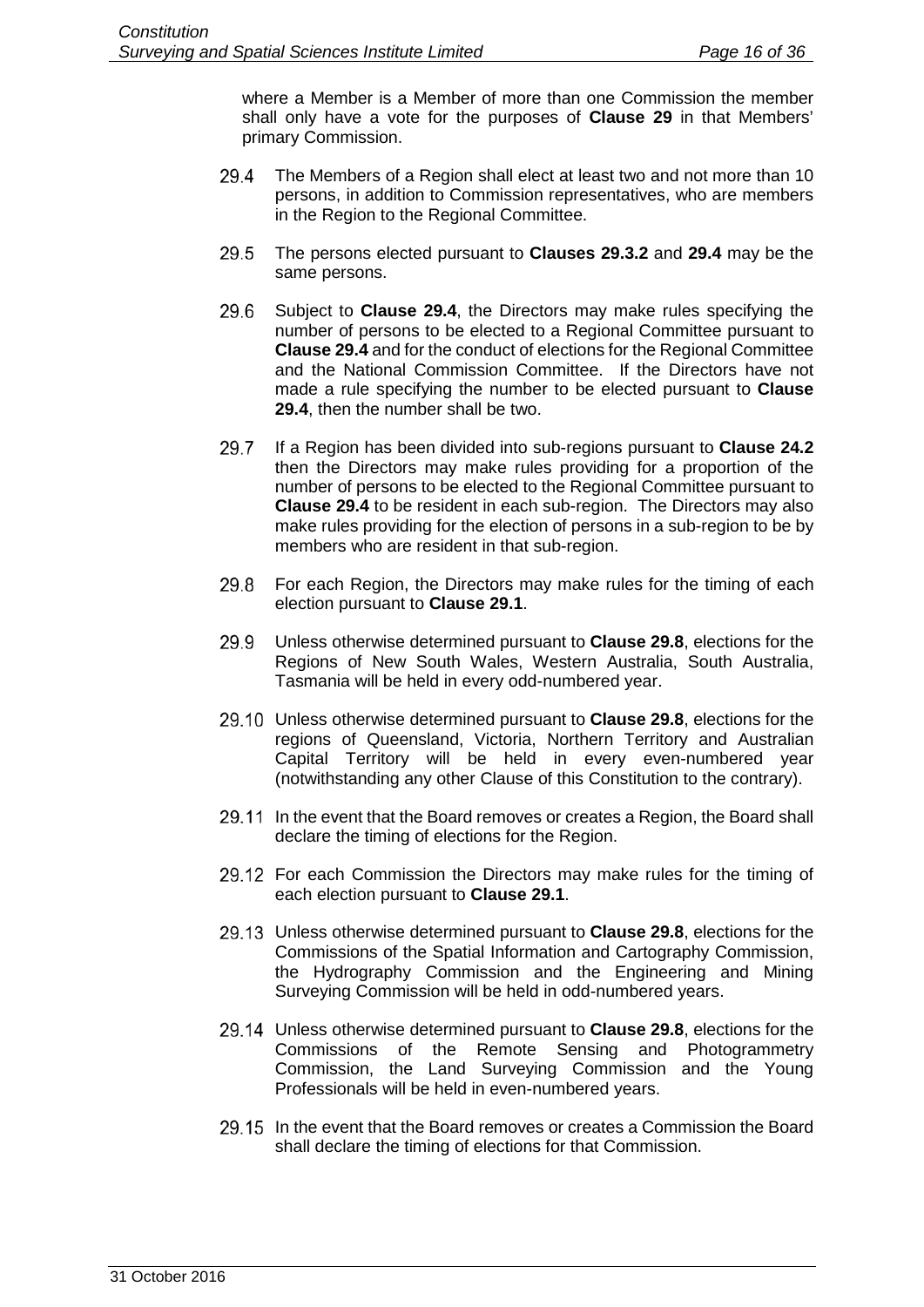### <span id="page-20-2"></span>30. **Election of Young Professionals Regional Committee and Young Professionals National Committee**

- $30.1$ Members of the Young Professionals in a Region shall elect from amongst the Members of the Young Professionals in that Region the members of the Young Professionals Regional Committee as follows:
- 30.1.1 Chairperson Elect;
- 30.1.2 Secretary.
- The Directors may make rules for the conduct of elections for the Young Professionals Regional Committee.
- $30.3$ Each Young Professionals Regional Committee shall elect one of its members to be a member of the Young Professionals National Committee.
- $30.4$ The Young Professionals National Committee shall comprise the elected representatives from each Young Professionals Regional Committee, the Chairperson of the Young Professionals National Committee and the Chairperson Elect.
- <span id="page-20-0"></span>30.5 The Members of the Young Professionals National Committee every two years elect from amongst its members a:
- 30.5.1 Chairperson Elect;
- 30.5.2 Secretary.
- 30.6 The Chairperson Elect who has been elected pursuant to **Clause [30.5](#page-20-0)** of this Constitution shall be Chairperson of the Young Professionals National Committee in the two years following his or her election.
- 30.7 Every two years the Young Professionals Regional Committee shall elect one of its Members to be a member of the Regional Committee and that person shall be a member of the Regional Committee for that year but that person shall not be eligible to be elected to office pursuant to **Clause [31](#page-20-1)** of this Constitution.

#### <span id="page-20-1"></span> $31.$ **Regional Committee**

- $31.1$ The role of a Regional Committee shall be to formulate and discuss regional policy relevant to its Region, the delivery of regional membership services, to formulate and recommend budgets for the Region to the Directors or otherwise as shall be determined by the Directors from time to time. The Directors shall make rules for governing the role and conduct of the Regional Committee.
- $31.2$ A Regional Committee shall at its first meeting after the election of the Regional Committee pursuant to **Clauses [29](#page-18-0)** elect a Chairperson, Vice Chairperson and Treasurer.
- $31.3$ The Regional Committee shall fill a casual vacancy in the office of Chairperson and Vice Chairperson.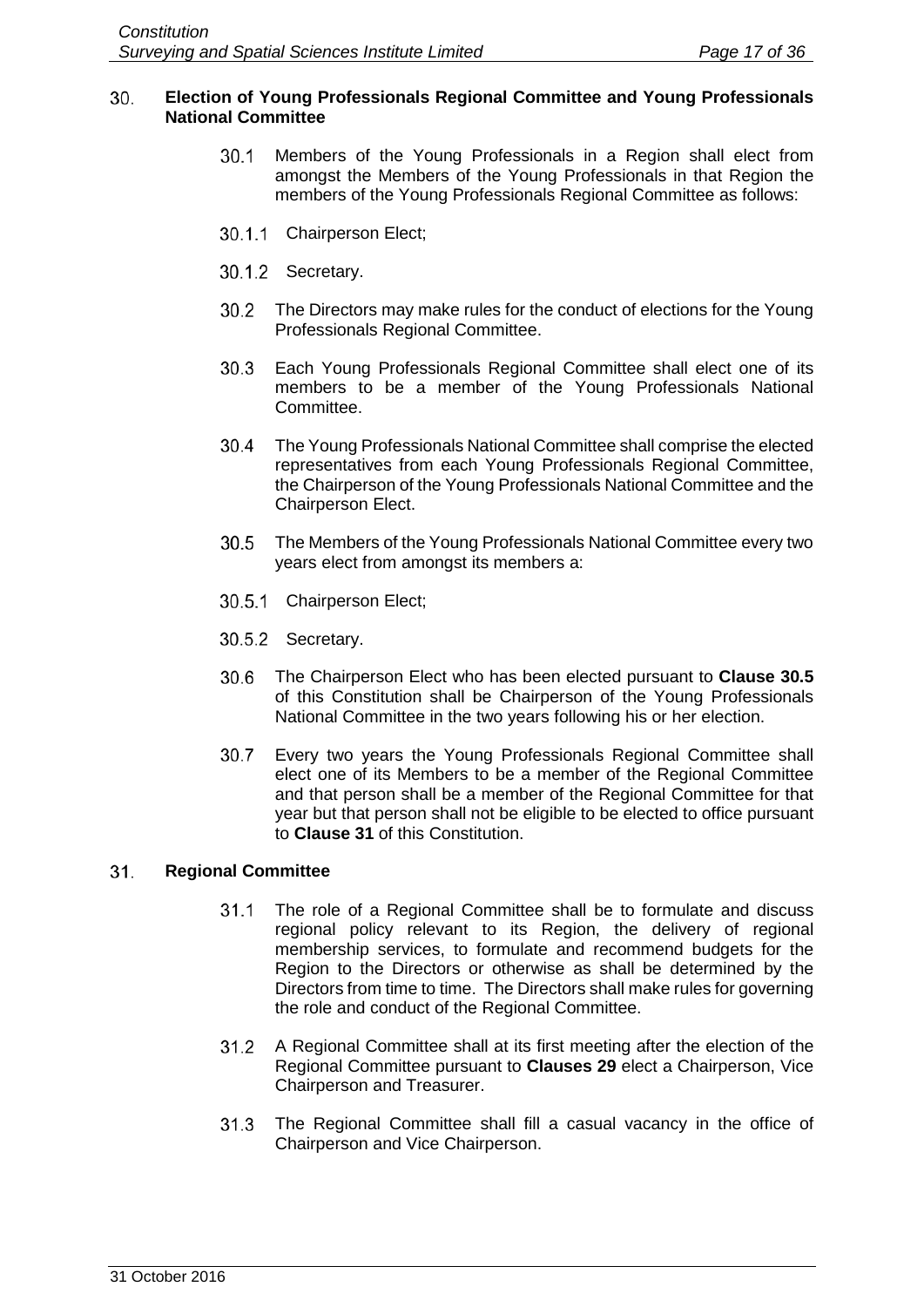#### $32.$ **Young Professionals Regional Committee**

- $32.1$ The role of the Young Professionals Regional Committee shall be to formulate and discuss policy relevant to the Young Professionals in the Region and in cooperation and conjunction with the Regional Committee the:
- 32.1.1 reporting and provision of regional information to the Young Professionals National Committee;
- 32.1.2 organisation of regional events and activities;
- 32.1.3 establishment of regional career development programme;
- 32.1.4 establishment of regional mentoring programme;
- 32.1.5 development of leadership roles and the fostering of new ideas;
- 32.1.6 accreditation of community liaison and promotion of the Institute in the regional community including educational institutions;
- 32.1.7 contributing to a regional publication of the Institute; and
- 32.1.8 or otherwise as shall be determined by the Directors.
- 32.2 From time to time the Directors shall make rules for governing the role and conduct of the Young Professionals Regional Committee.

#### 33. **National Commission Committee**

- $33.1$ The role of a National Commission Committee shall be to formulate and discuss national policy for the Commission and to advise the Board and the Directors on matters relating to the Commission or otherwise as shall be determined by the Board from time to time. The Board shall make rules for governing the role and conduct of the National Commission Committee.
- 33.2 Every two years at a time nominated by the Directors the National Commission Committee shall elect a Chairperson who shall (despite the period of his or her election in a Region) hold office for the ensuing two years.
- 33.3 Every year at a time nominated by the Directors a National Commission Committee shall elect a Vice Chairperson who shall hold office for the ensuing year.

#### 34. **Young Professionals National Committee**

- 34.1 The role of the Young Professionals National Committee shall be to formulate and discuss national policy for the Young Professionals and advise the Board on matters relating to the Young Professionals and in cooperation and conjunction with the National Commission Committees.
- The Board shall make rules for the governing of the role and conduct of 34.2 the Young Professionals National Committee.
- <span id="page-21-0"></span> $34.3$ The Young Professionals National Committee shall nominate a representative to attend Board meetings.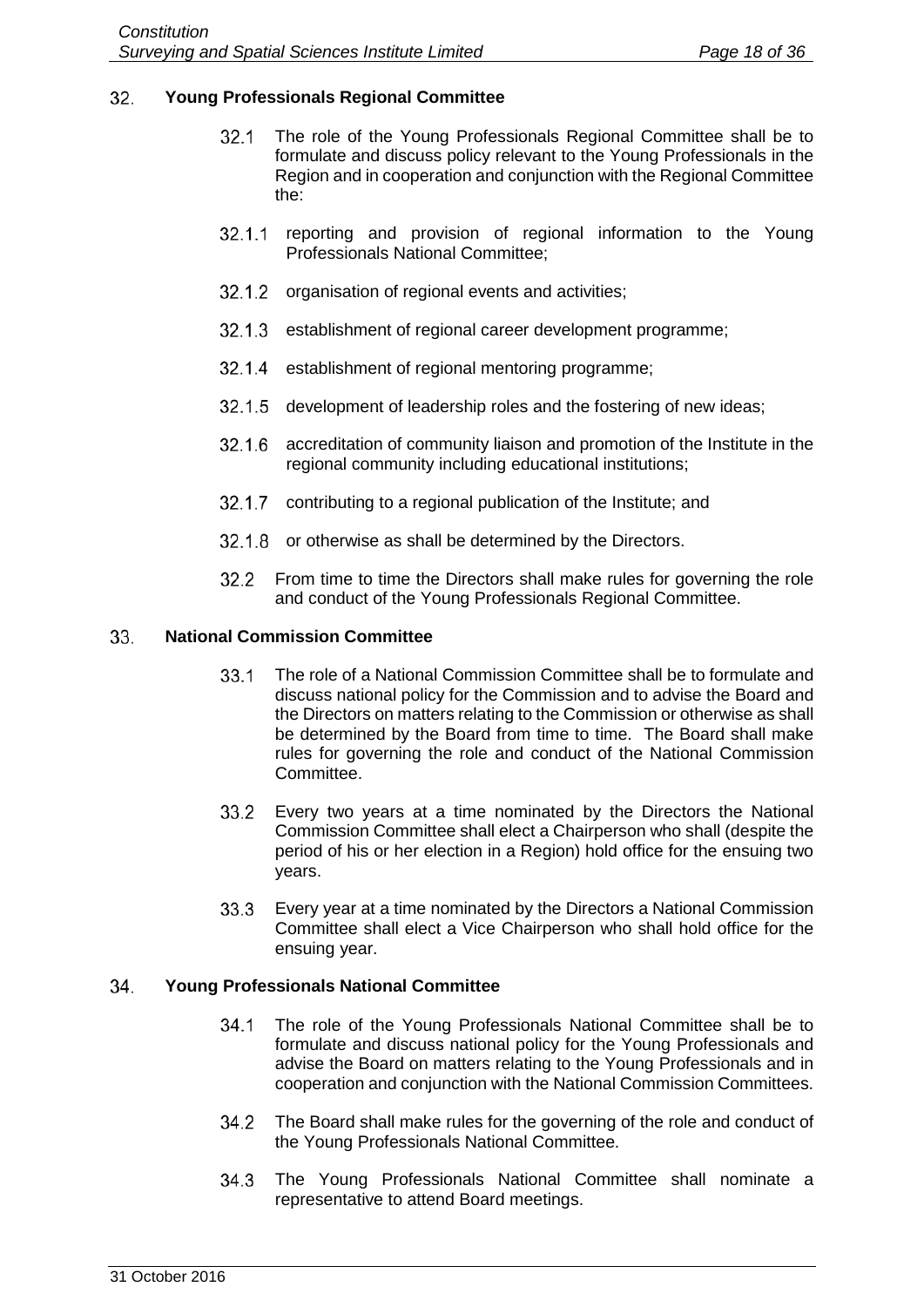- The Young Professionals National Committee Representative shall:
- 34.4.1 hold the position for a term of 6 months commencing on the date the Board accepts the nomination;
- 34.4.2 not be entitled to vote at meetings of the Board; and
- 34.4.3 be appointed on such terms as the Board may reasonably require.

#### 35. **Vacation of Office**

The office of a Director immediately becomes vacant if the Director:

- is prohibited by the *Corporations Act* 2001 (Cth) from holding office or  $35.1$ continuing as a Director;
- $35.2$ is liable to have a person appointed, under a law relating to the administration of estates of persons who through mental or physical incapacity are incapable of managing their affairs, to administer it, or becomes in the opinion of the Board incapable of performing his or her duties;
- $35.3$ resigns by notice in writing to the Institute;
- $35.4$ is removed by a resolution of the Institute;
- 35.5 is absent from Board meetings for three consecutive meetings without leave of absence from the Board;
- $35.6$ is directly or indirectly interested in any contract or proposed contract with the Institute and fails to declare the nature of the interest as required by the *Corporations Act* 2001 (Cth).

#### <span id="page-22-0"></span>36. **Appointment and Removal of Directors**

- $36.1$ If the conduct or position of any Director is such that continuance in office appears to the majority of the Directors to be prejudicial to the interests of the Institute, a majority of Directors at a meeting of the Board specifically called for that purpose may suspend that Director.
- Within 14 days of the suspension, the Board must call a general meeting 36.2 at which the members may either confirm the suspension and remove the Director from office in accordance with **Clause [36.1](#page-22-0)** of this Constitution or annul the suspension and reinstate the Director.

#### 37. **The Board of Directors**

#### $37.1$ **Composition**

- <span id="page-22-1"></span>37.1.1 The members of the Board shall be:
	- The President;  $(a)$
	- $(b)$ The President-Elect, who shall be appointed from and by the Board in accordance with **Sub-Clause [37.3](#page-23-0)**;
	- $(c)$ one Director elected by the Members of each Region.
	- one Director elected from the Hydrography Commission. $(d)$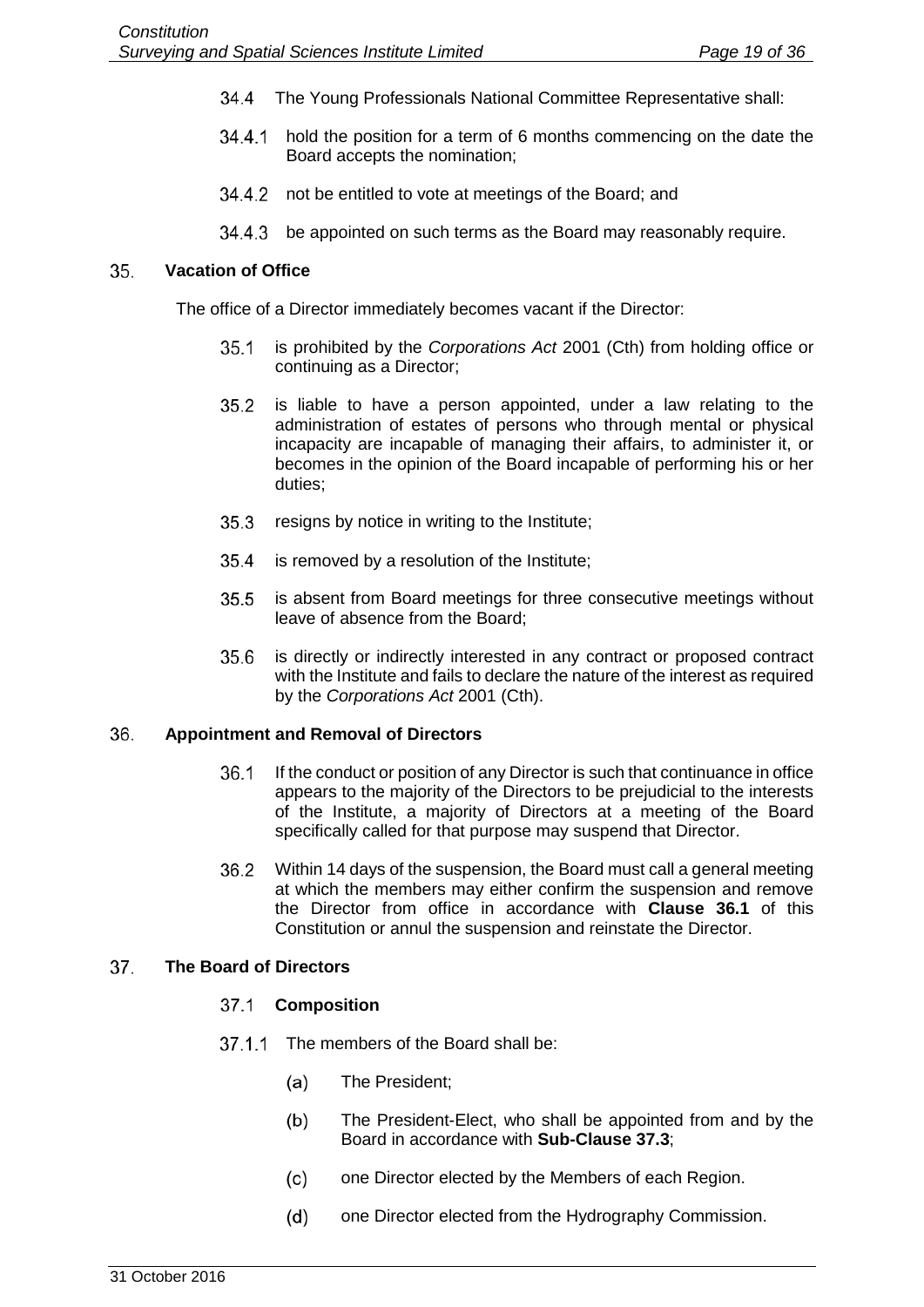The election of the Directors referred to in **Sub-Clause [37.1.1\(c\)](#page-22-1)** shall, subject to **Clause [29.8,](#page-19-1)** take place concurrently with the elections referred to in **Clauses [29.9](#page-19-2)** and **[29.10.](#page-19-3)** 

## **Term**

- Unless otherwise provided in this Constitution, each Director shall hold office for a period of two (2) years.
- <span id="page-23-1"></span>A Director may serve a maximum of two consecutive terms and shall not be entitled to be elected as a Director for a third consecutive term.
- 37.2.3 Clause [37.2.2](#page-23-1) does not apply with respect to the Board comprised under Clause [61.1.](#page-35-0)

## <span id="page-23-0"></span>**President Elect**

- <span id="page-23-3"></span><span id="page-23-2"></span>37.3.1 In each year at or prior to the first meeting of the Board next following the Annual General Meeting the Region and Hydrography Commission elected Board office bearers must elect one of their members to be President for the year following the next Annual General Meeting. The Board member so elected shall be:
	- $(a)$ a Director and President-Elect of the Institute until the close of the Annual General Meeting next following that Director's election; and
	- a Director and President of the Institute from the close of the  $(b)$ Annual General Meeting next following that Director's election until the close of the succeeding Annual General Meeting.
- <span id="page-23-4"></span>37.3.2 By unanimous resolution, at or prior to the first meeting of the Board next following the Annual General Meeting the Region and Hydrography Commission elected Board office bearers, may resolve that the President for the previous period continue for a further term.
- A vacancy created on the Board by reason of the operation of **Clause [37.3.1](#page-23-2)** may be filled by an election in accordance with **Clause [37.5](#page-24-0)** from the relevant Region or the Hydrology Commission, having regard to how that Director was elected. A Director so elected shall hold office, subject to this Constitution, until the next annual general meeting.
- 37.3.4 The Board may make rules for the timing and process for each election required to fill a casual vacancy or a vacancy created due the operation of **Clause [37.3.1\(a\)](#page-23-3)** and or **Clause [37.3.1\(b\)](#page-23-4)**.

#### 37.4 **Eligibility for appointment as a Director**

To be eligible for appointment as a Director of the Institute a person must:

- 37.4.1 not have been, in the previous ten (10) years, an undischarged bankrupt or subject to a composition or deed or scheme of arrangement with or for the benefit of creditors; and
- 37.4.2 not have been, in the previous ten (10) years, a director of a company wound up for the benefit of creditors; and
- 37.4.3 not be suspended or disqualified from carrying on an occupation, trade or business; and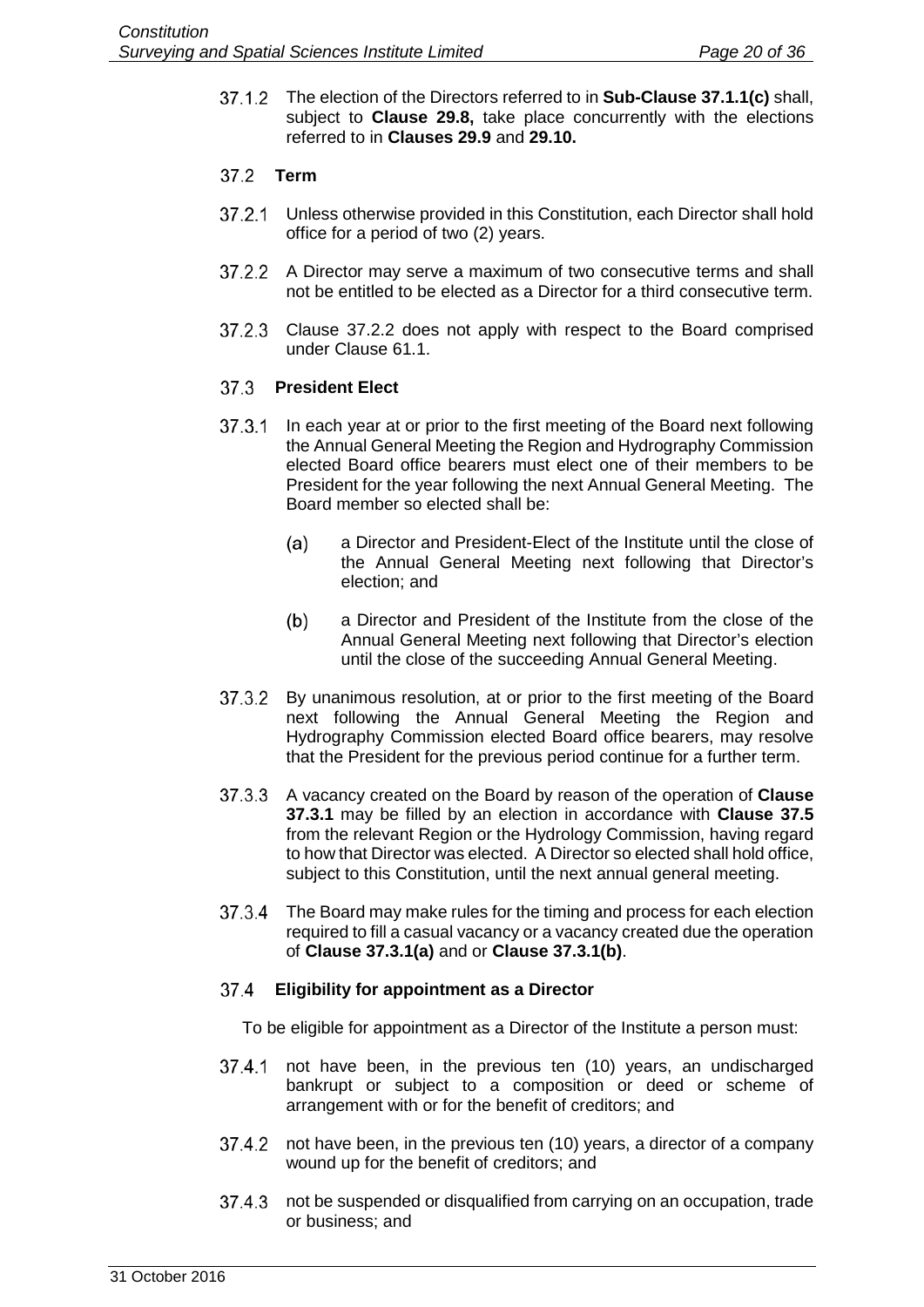37.4.4 be a fit and proper person.

### <span id="page-24-0"></span>**Nomination for election as a Director**

- <span id="page-24-2"></span>37.5.1 A Member will only be eligible to nominate for election as a Director under **Clause [37.1.1\(c\)](#page-22-1)** if that Members nomination has been endorsed by two Members.
- <span id="page-24-1"></span>37.5.2 Where there is only one nomination for election as a Director for a particular Region, a Member, subject to any rules established by the Board, may object to that nomination by submitting a notice of objection to the Board setting out the reasons that the nomination should not be accepted.
- 37.5.3 In order to be considered by the Board, a notice of objection under **Clause [37.5.2](#page-24-1)** must be endorsed by six Members.
- If there are no nominations under **Clause [37.5.1](#page-24-2)** then the Board shall:
	- Seek a nomination(s) from the Members of the relevant Region,  $(a)$ and if there are no nominations;
	- $(b)$ Seek a nomination(s) from the relevant Regional Committee and if there are no nominations;
	- $(c)$ Appoint the Chair of the relevant Regional Committee as a Director.

### **Casual Vacancies**

- <span id="page-24-3"></span>37.6.1 The Board may appoint a Member as a Director to fill a casual vacancy.
- The Board may select a Member for appointment under **Clause [37.6.1](#page-24-3)** from members of the relevant Hydrographic Commission or Region Committee with respect of which the outgoing Director (whose departure or resignation gave rise to the casual vacancy) was a member.
- A Director appointed under **Clause [37.6.1](#page-24-3)** of this Constitution will hold office until the close of the next Annual General Meeting.

### 37.7 **Directors Participation - Regional Management Committee Meetings**

A Director elected from a Region, in accordance with **Clause [37.1.1\(c\)](#page-22-1)** shall be entitled to attend meetings of the Regional Management Committee of the Region with respect of which the Director was elected on the basis that the Director attends as an observer with no entitlement to vote at that meeting (unless that Director was elected whilst a member of that Committee and the Director remains a member of that Committee).

#### <span id="page-24-4"></span>38. **Powers and Duties of Directors**

38.1 The business of the Institute is managed by the Directors who may exercise all powers of the Institute that this Constitution and the Corporations Law do not require to be exercised by the Institute in general meeting.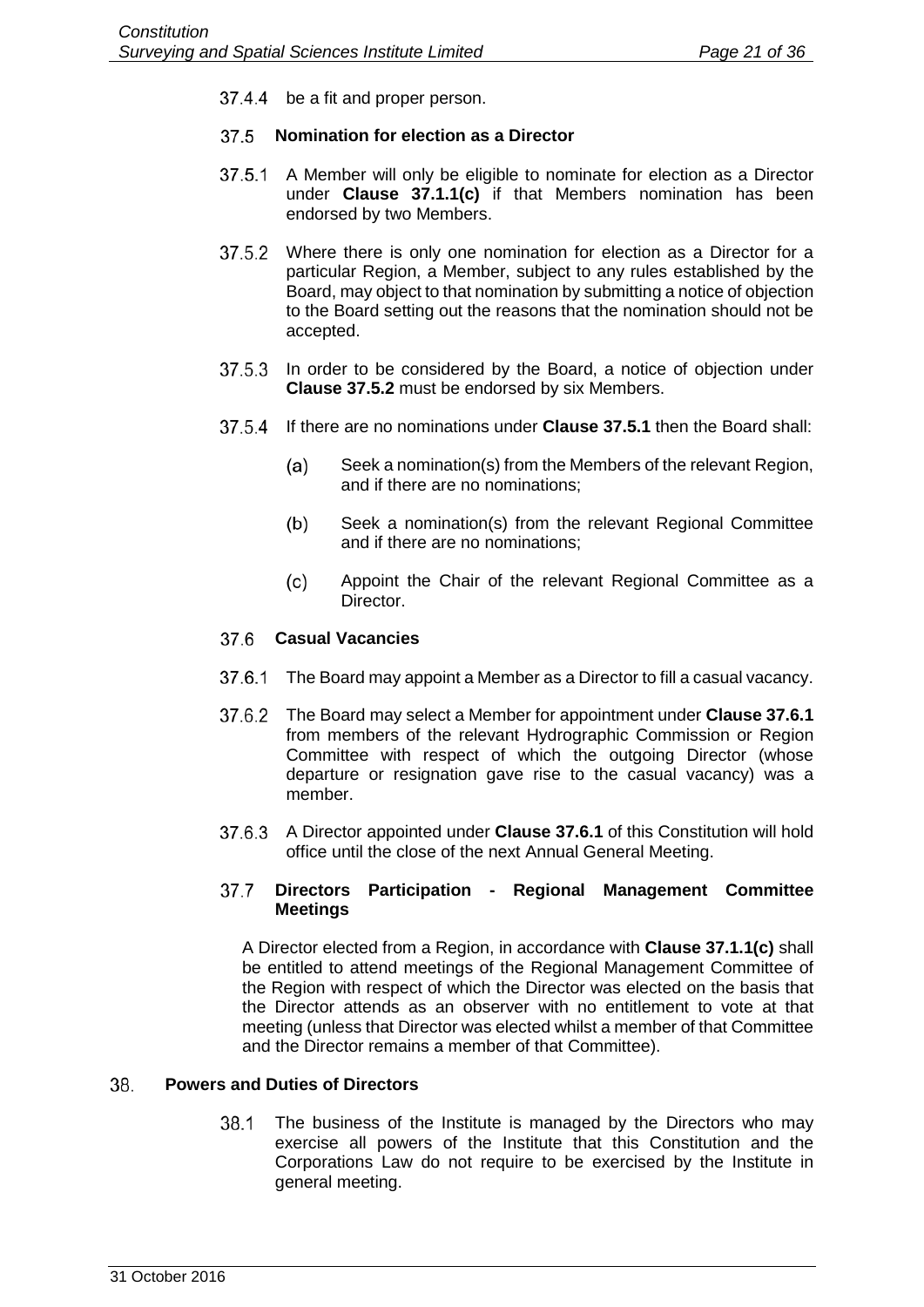- 38.2 Without limiting the generality of **Clause [38.1](#page-24-4)** of this Constitution, the Directors may exercise all the powers of the Institute to:
- 38.2.1 borrow money;
- 38.2.2 charge any property or business of the Institute;
- 38.2.3 issue debentures or give any other security for a debt, liability or obligation of the Institute or of any other person;
- 38.2.4 guarantee or to become liable for the payment of money or the performance of any obligation by or of any other person; and
- 38.2.5 make rules for the operation of the Institute and establishment and regulating the Commissions, Regions, National Commission Committees, Regional Committees, the conduct of members, the subscriptions payable by members and the affairs of the Institute.
- 38.3 The Board:
- <span id="page-25-0"></span>38.3.1 may establish and regulate such committees or other bodies as it reasonably requires to advise it in the performance of its duties and obligations;
- 38.3.2 shall appoint such persons with experience and qualifications the Board considers appropriate to a Board Advisory Committee on such terms it reasonably requires; and
- 38.3.3 shall consider any advice, recommendation or comment provided to the Board by a Board Advisory Committee but shall, at all times, make decisions in the best interests of the Institute.
- 38.4 The Board shall establish the following Board Advisory Committees within 3 months of the annual general meeting held in 2016:
- 38.4.1 the finance, risk and audit advisory committee;
- 38.4.2 the Commission advisory committee of which the members shall be the Chairpersons of each Commission
- 38.4.3 the membership advisory committee; and;
- 38.4.4 the professional standards advisory committee;
- The role of the Board will be, in addition to the duties of a Director under the *Corporations Act* 2001 (Cth):
- 38.5.1 Overall Governance of the Institute;
- 38.5.2 Strategic planning, development and overseeing implementation of the Strategic Plan;
- 38.5.3 Fiduciary oversight, management and planning; and
- 38.5.4 Monitoring against the Strategic Plan.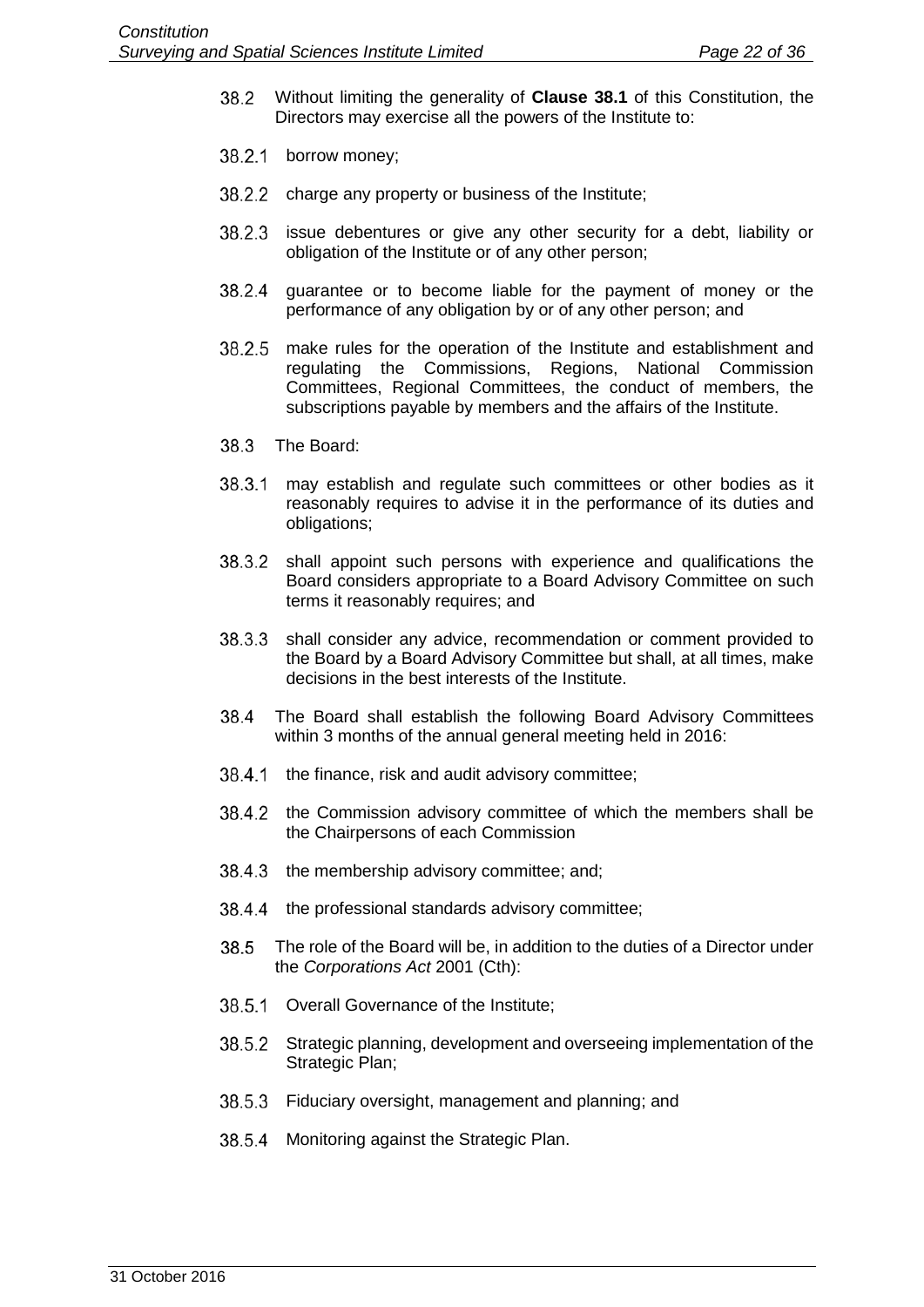#### 39. **Directors' Board Meetings**

- A Director may at any time, and the Secretary must on the request of a  $39.1$ Director, call a Directors' meeting.
- 39.2 A Board meeting must be called on at least 48 hours written notice of a meeting to each Director and each Director's alternate.
- 39.3 It is not necessary to give notice of a meeting of the Directors to a person whom the Secretary, when giving notice to the other Directors, reasonably believes to be temporarily outside Australia or New Zealand.
- <span id="page-26-1"></span>Subject to the *Corporations Act* 2001 (Cth), a Directors' meeting may be 39.4 held by the Directors communicating with each other by any technological means by which they are able simultaneously to hear each other and to participate in discussion.
- 39.5 The Directors need not all be physically present in the same place for a Board meeting to be held.
- 39.6 Subject to **Clause [41](#page-26-0)**, a Director who participates in a meeting held in accordance with this Constitution is taken to be present and entitled to participate in decision-making, and vote at the meeting.
- **Clause [39.4](#page-26-1)** applies to meetings of Directors' committees as if all 39.7 committee members were Directors.
- 39.8 The Directors may meet together, adjourn and regulate their meetings as they think fit.
- 39.9 A quorum is a majority of Directors in office at the date of the meeting.
- Where a quorum cannot be established for the consideration of a particular matter at a Directors' meeting due to a casual vacancy, the Directors must adjourn the meeting until the vacancy is filled.
- 39.11 Notice of a Directors' Board meeting may be given in writing, or the meeting may be otherwise called using any technology consented to by all the Directors.

#### 40. **Decision on Questions**

- 40.1 Subject to this Constitution, questions arising at a meeting of the Board are to be decided by a majority of votes of the Directors present and voting and, subject to **Clause [41](#page-26-0)**, each Director has one vote.
- 40.2 The Chairperson of a meeting does not have a casting vote in addition to his or her deliberative vote.
- 40.3 An Alternate Director has one vote for each Director for whom he or she is an alternate.
- 40.4 If the Alternate Director is a Director, he or she also has a vote as a Director.

#### <span id="page-26-0"></span>41. **Directors' Interests**

41.1 No contract made by a Director with the Institute and no contract or arrangement entered into by or on behalf of the Institute in which any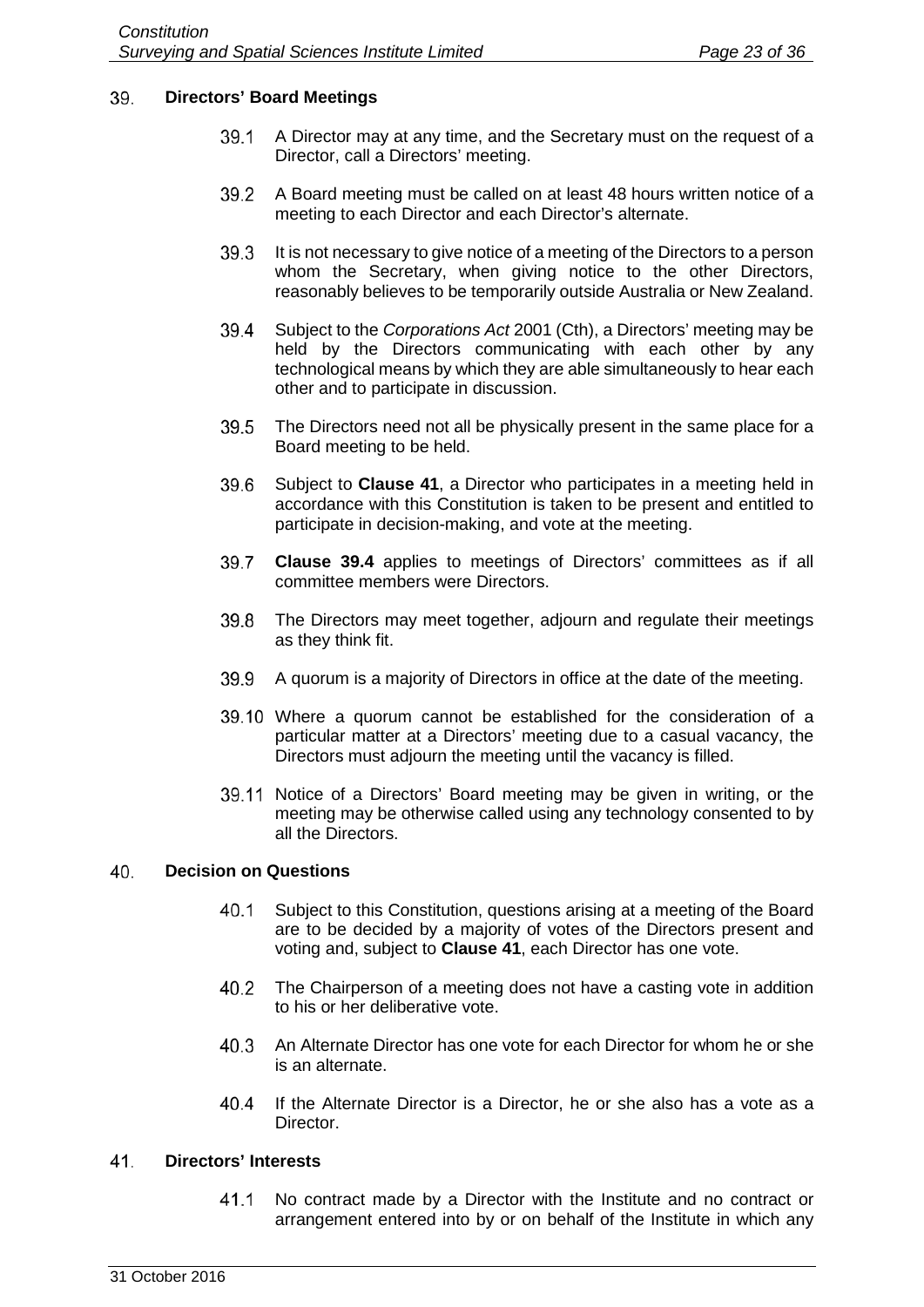Director may be in any way interested is void or rendered voidable merely because of the Director holding office as a director or because of the fiduciary obligations arising out of that office.

- 41.2 No Director contracting with or being interested in any arrangement involving the Institute is liable to account to the Institute for any profit realised by or under any such contract or arrangement merely because of the Director holding office as a director or because of the fiduciary obligations arising out of that office.
- 41.3 A Director is not disqualified merely because of being a Director from contracting with the Institute in any respect.
- 41.4 A Director or a body or entity in which a Director has a direct or indirect interest may:
- 41.4.1 enter into any agreement or arrangement with the Institute;
- 41.4.2 hold any office or place of profit other than as auditor in the Institute; and
- 41.4.3 act in a professional capacity other than as auditor for the Institute,

and the Director or the body or entity can receive and keep beneficially any remuneration, profits or benefits under any agreement or arrangement with the Institute or from holding an office or place of profit in or acting in a professional capacity with the Institute.

- 41.5 A Director who has a material personal interest in a matter that is being considered at a Directors' meeting must not:
- 41.5.1 be present while the matter is being considered at the meeting; or
- vote on the matter, unless permitted by the *Corporations Act* 2001 (Cth) to do so, in which case the Director may:
	- be counted in determining whether or not a quorum is present  $(a)$ at any meeting of Directors considering that contract or arrangement or proposed contract or arrangement;
	- $(b)$ sign or countersign on behalf of the Institute any document relating to that contract or arrangement or proposed contract or arrangement; and
	- $(c)$ vote in respect of, or in respect of any matter arising out of, the contract or arrangement or proposed contract or arrangement.
- 41.6 A Director may be or become a director or other officer of, or otherwise interested in, any related body corporate or any other body corporate promoted by the Institute or in which the Institute may be interested as a vendor, shareholder or otherwise and is not accountable to the Institute for any remuneration or other benefits received by the Director as a director or officer of, or from having an interest in, that body corporate.

#### <span id="page-27-0"></span>42. **Alternate Directors**

42.1 A Director may, with the approval of the Board, appoint any person as his or her alternate for a period determined by that Director.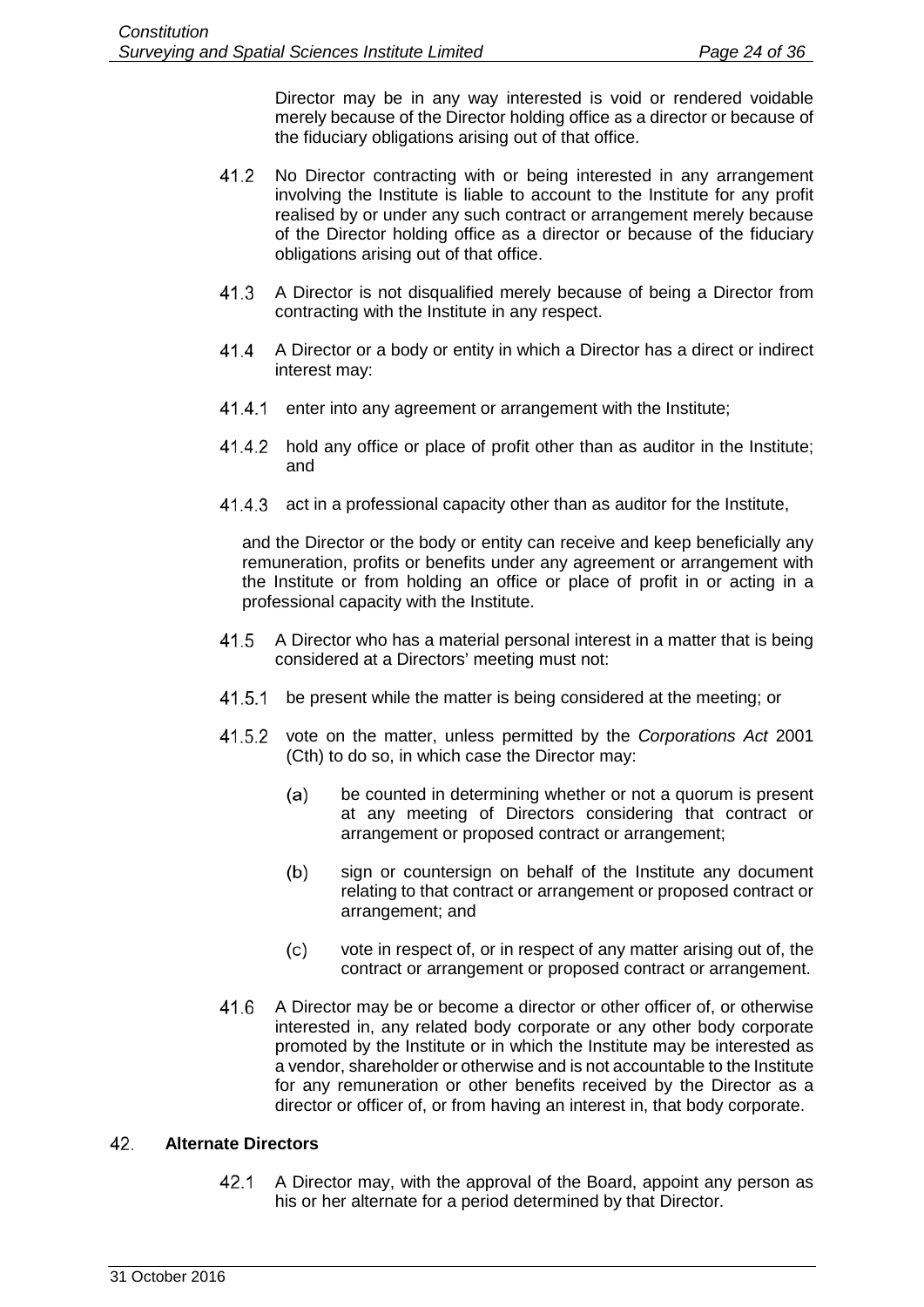- 42.2 An Alternate Director is entitled to notice of Board meetings and, if the appointor is not present at a meeting is entitled to attend, be counted in a quorum and vote as a Director.
- 42.3 An Alternate Director is an officer of the Institute and is not an agent of the appointor.
- $42.4$ The provisions of this Constitution which apply to Directors also apply to Alternate Directors.
- The appointment of an Alternate Director may be revoked at any time by 42.5 the appointor or by the other Directors.
- 42.6 An Alternate Director's appointment ends automatically when his or her appointor ceases to be a Director.
- 42.7 Any appointment or revocation under this Clause must be effected by written notice delivered to the Secretary.

#### 43. **Remaining Directors**

The Directors may act even if there are vacancies on the Board.

#### 44. **President**

- 44.1 The President is entitled to chair the Directors' meetings.
- 44.2 If the President is not present at any Directors' meeting within ten minutes after the time appointed for the meeting to begin, the President Elect may chair the meeting but if he is not present within 10 minutes of the time appointed for the meeting to begin the Directors present must elect a Director to be President of the meeting.

#### 45. **Delegation**

- $45.1$ The Directors may delegate any of their powers, other than those which by law must be dealt with by the Directors as a board, to a Board Advisory Committee, a person or a committee and may at any time revoke any delegation.
- 45.2 Subject to any direction by the Directors, a Board Advisory Committee, or Committee may regulate its proceedings as it sees fit.

#### <span id="page-28-0"></span>46. **Written Resolutions**

- 46.1 The Directors may pass a resolution without a Board meeting being held if all the Directors entitled to vote on the resolution sign a document containing a statement that they are in favour of the resolution set out in the document. The resolution is passed when the last Director signs.
- 46.2 Separate copies of a document may be used for signing by Directors and may be in the form of a facsimile or electronic transmission.
- 46.3 The Regions or Commissions may pass a resolution without a Region or Commission meeting being held if all the elected members entitled to vote on the resolution sign a document containing a statement that they are in favour of the resolution set out in the document. The resolution is passed when the last commission Region member signs.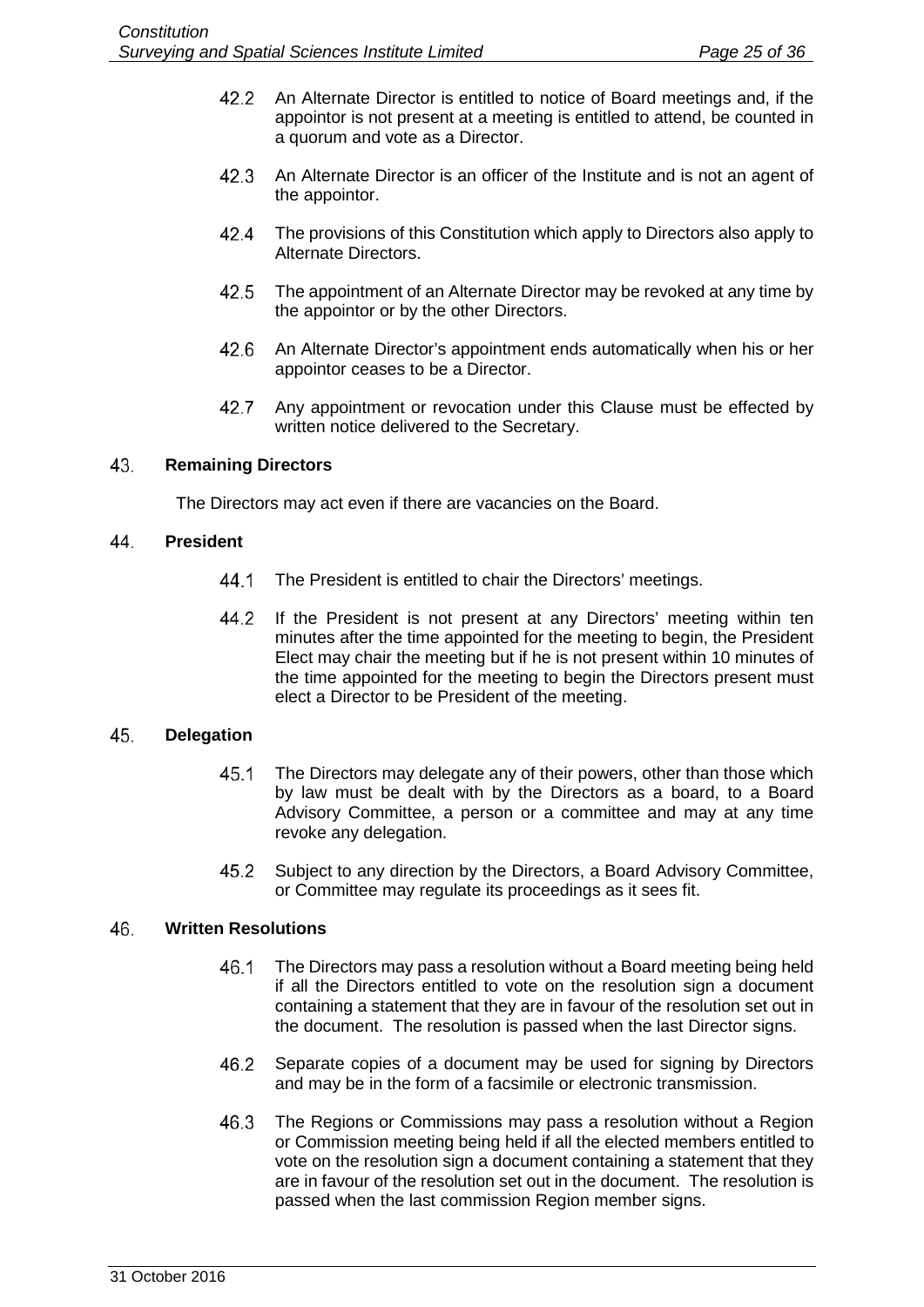46.4 Separate copies of a document may be used for signing by Region or Committee Members and may be in the form of a facsimile or electronic transmission.

#### 47. **Validity of Acts of Directors**

If it is discovered that:

- 47.1 there was a defect in the appointment of a person as a Director, or member of a Directors' committee; or
- 47.2 a person appointed to one of those positions was disqualified,

all acts of the Directors or the Directors' committee before the discovery was made are as valid as if the person had been duly appointed and was not disqualified.

#### 48. **Minutes and Registers**

- 48.1 The Directors must cause minutes to be made of:
- 48.1.1 the names of the Directors present at all Directors' meetings and meetings of Directors' committees;
- 48.1.2 all proceedings and resolutions of general meetings Directors' meetings and meetings of Directors' committees;
- all resolutions passed by Directors in accordance with **Clause [46](#page-28-0)**;
- 48.1.4 all appointments of officers;
- 48.1.5 all orders made by the Directors and Directors' committees; and
- all disclosures of interests made under **Clause [41](#page-26-0)**.
- 48.2 Minutes must be signed by the Chairperson of the meeting or by the Chairperson of the next meeting of the relevant body.
- 48.3 members of each Committee must cause minutes to be made of:
- 48.3.1 the names of the persons present at all meetings of a Committee;
- 48.3.2 all proceedings and decisions of meetings of a Committee;
- A Regional Committee shall keep books and records in accordance with 48.4 this Clause as if it were the Board.

#### <span id="page-29-2"></span><span id="page-29-0"></span>49. **Local Management**

- 49.1 The Directors' may provide for the management and transaction of the affairs of the Institute in any places and in such manner as they think fit.
- 49.2 Without limiting **Clause [49.1](#page-29-0)** the Directors may:
- <span id="page-29-1"></span>49.2.1 establish local boards or agencies for managing any of the affairs of the Institute in a specified place and appoint any persons to be members of those local boards agencies; and
- delegate to any person appointed under **Clause [49.2.1](#page-29-1)** and delegate to a Commission Committees or Regional Committees any of the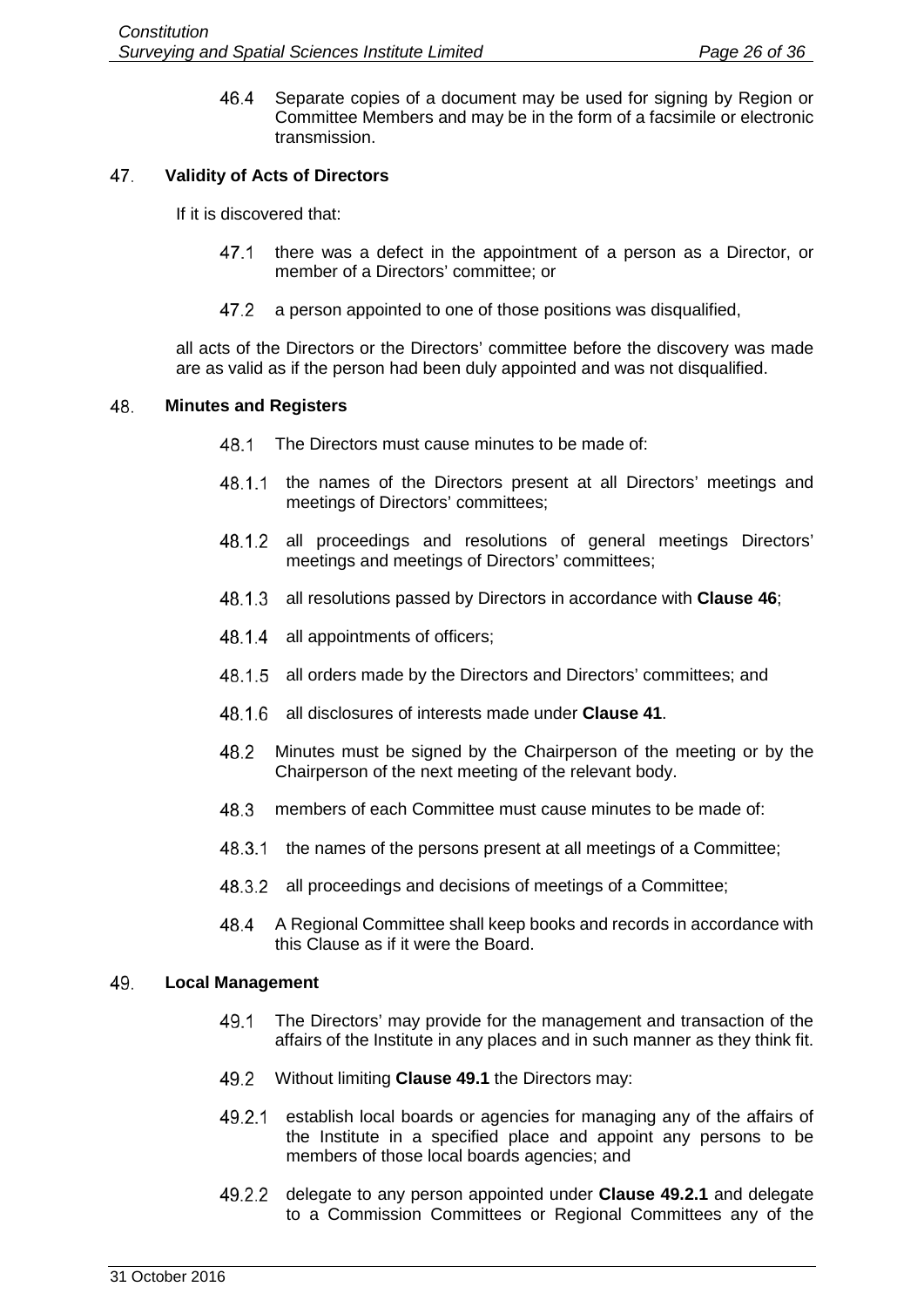powers, authorities and discretions which may be exercised by the Directors under this Constitution, on any term and subject to any conditions determined by the Directors.

49.3 The Directors may at any time revoke or vary any delegation under this **Clause [49](#page-29-2)**.

#### <span id="page-30-0"></span>50. **Secretary**

- $50.1$ The Directors may appoint a Chief Executive Officer or General Manager, to manage the whole of the affairs of the Institute and may appoint Regional Executive Officers or Regional officers to manage the affairs of the Institute in the Regions under the supervision and control of the Chief Executive Officer or General Manager.
- 50.2 There must be at least one secretary of the Institute appointed by the Directors for a term and at remuneration and on conditions determined by the Board.
- 50.3 The Directors may appoint the Chief Executive Officer or General Manager as Secretary. The Directors may appoint more than one Secretary.
- The Secretary is entitled to attend and be heard on any matter at all 50.4 Directors' and general meetings.
- $50.5$ Unless the Secretary is also a Director, the Secretary shall not be entitled to vote on questions arising at a meeting of the Board, nor a written resolution without a Board meeting being held under **Clause [46](#page-28-0)**.
- The Directors may, subject to the terms of the Secretary's employment 50.6 contract, suspend, remove or dismiss the Secretary.

#### $51.$ **Common Seal**

If the Institute has a Seal:

- $51.1$ the Directors must provide for the safe custody of the Seal;
- the Seal must not be used without the authority of the Directors or a 51.2 committee authorised by the Directors to use the Seal;
- 51.3 every document to which the Seal is affixed must be signed by a Director and be countersigned by another Director, the Secretary or another person appointed by the Directors to countersign the document.

#### 52. **Duplicate Seal**

If the Institute has a Seal, the Institute may have one or more duplicate Seals of the Seal each of which:

- must be a facsimile of the Seal with the addition on its face of the words  $52.1$ 'Duplicate Seal';
- 52.2 must not be used except with the authority of the Directors.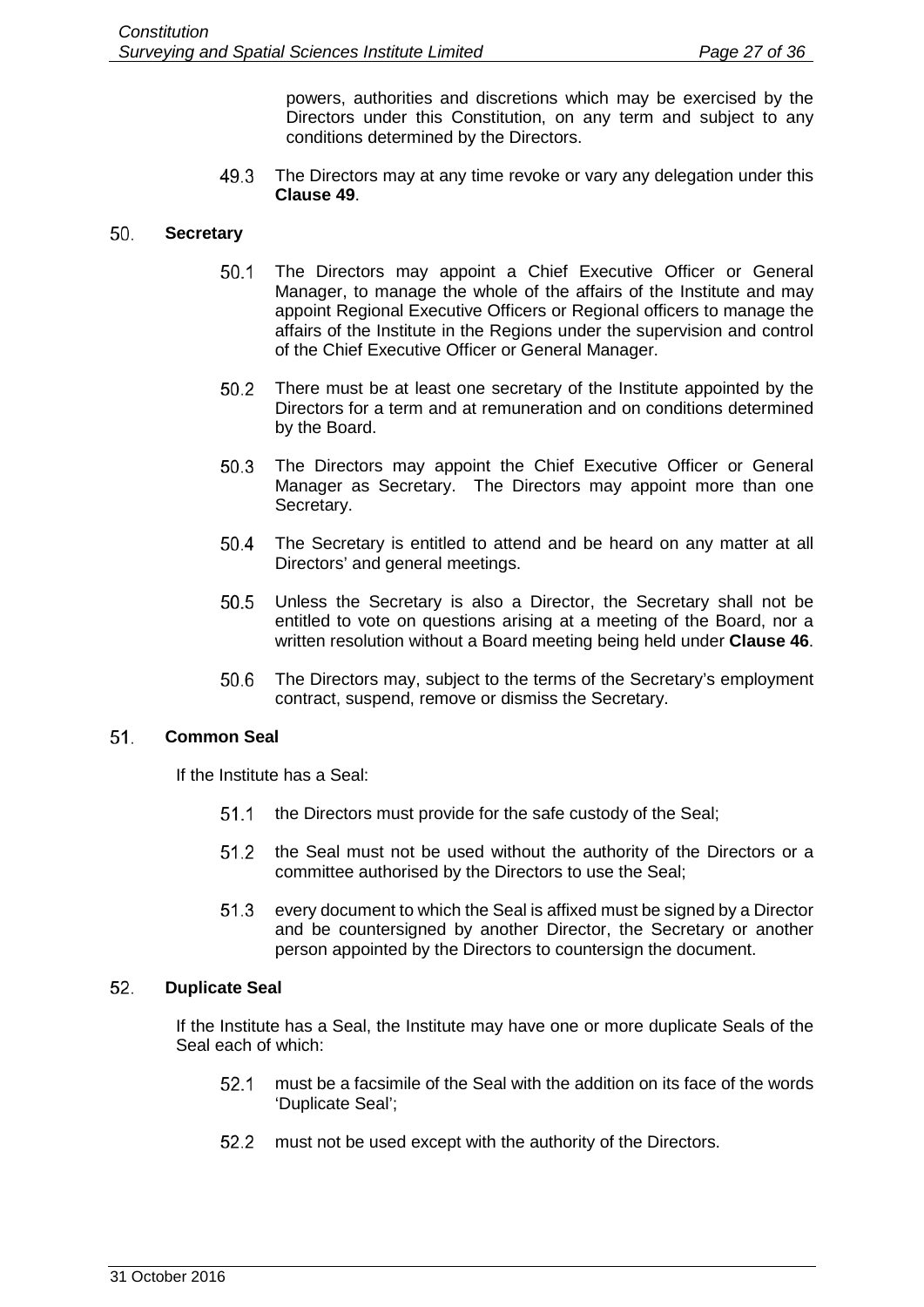#### 53. **Inspection of Records**

- $53.1$ Except as otherwise required by the *Corporations Act* 2001 (Cth), the Directors may determine whether and to what extent, and at what times and places and under what conditions, the financial records and other documents of the Institute or any of them will be open for inspection by Members other than Directors.
- 53.2 A Member other than a Director does not have the right to inspect any financial records or other documents of the Institute unless the Member is authorised to do so by a court order or a resolution of the Board.

#### 54. **Service of Notices**

- Notice may be given by the Institute to any person who is entitled to a 54.1 notice under this Constitution:
- 54.1.1 by serving it on the person; or
- 54.1.2 by sending it by post, facsimile transmission or electronic notification to the person at the person's address shown in the Register or the address supplied by the person to the Institute for sending notices to the person.
- 54.2 A notice sent by post is taken to be served:
- by properly addressing, prepaying (if overseas by air mail) and posting a letter containing the notice; and
- 54.2.2 in Australia, on the day after the day on which it was posted.
- A notice sent by facsimile transmission or electronic notification is taken to be served:
- 54.3.1 by properly addressing the facsimile transmission or electronic notification and transmitting it; and
- 54.3.2 on the day after its dispatch.
- 54.4 If a Member has no Registered Address a notice will be taken to be served on that member 24 hours after it was posted on a notice board at the Office.

#### <span id="page-31-0"></span>55. **Persons Entitled to Notice**

- 55.1 Notice of every general meeting must be given to:
- 55.1.1 every Member;
- 55.1.2 every Director and Alternate Director; and
- 55.1.3 any Auditor.
- 55.2 No other person is entitled to receive notice of a general meeting.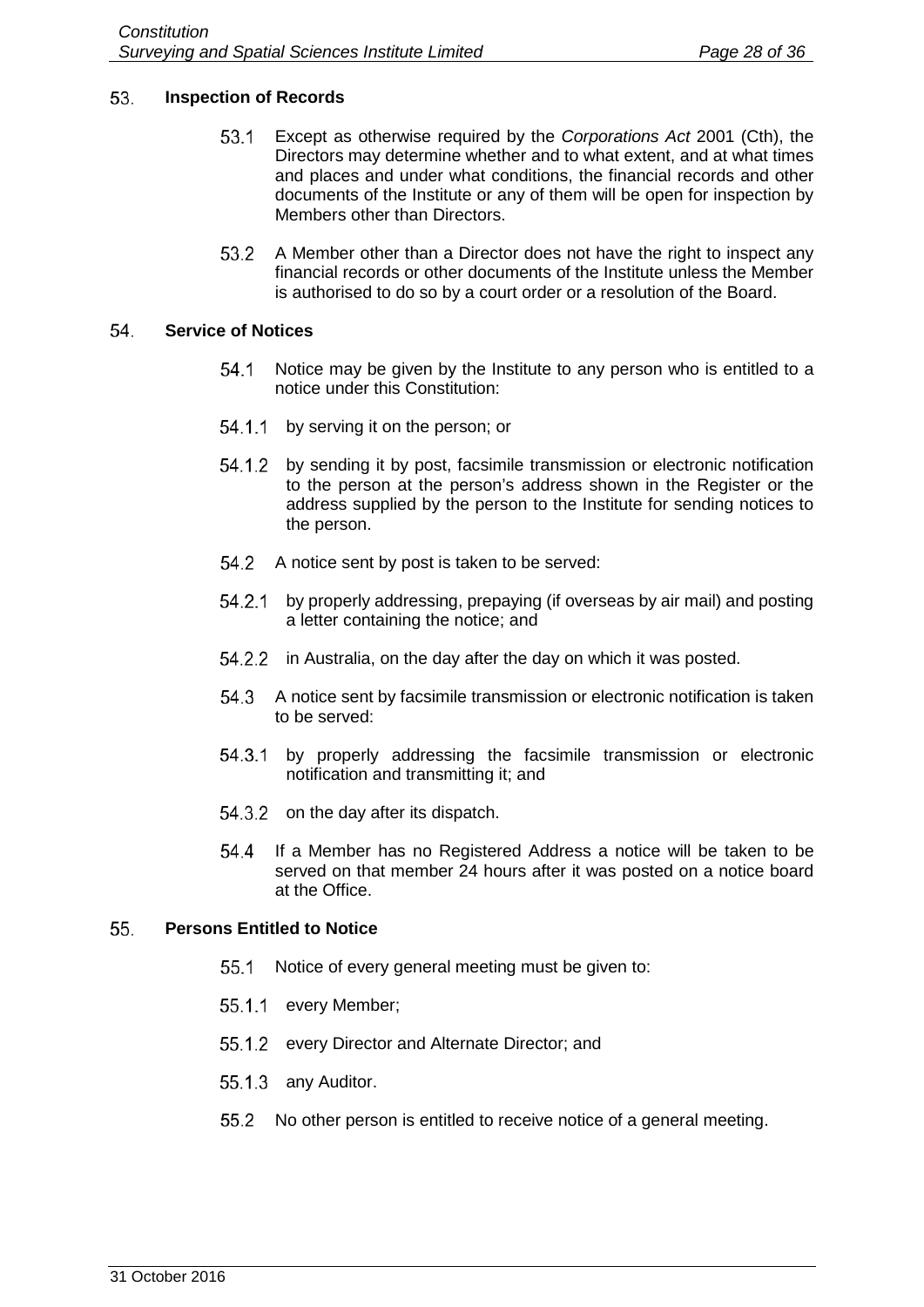#### 56. **Audit and Accounts**

- 56.1 The Directors must cause the Institute to keep written financial records in relation to the business of the Institute in accordance with the requirements of the *Corporations Act* 2001 (Cth).
- 56.2 The Directors must cause the financial records of the Institute to be audited in accordance with the requirements of the *Corporations Act* 2001 (Cth).

#### 57. **Winding Up**

- $57.1$ If the Institute is wound up:
- 57.2 each Member; and
- 57.3 each person who has ceased to be a Member in the preceding year, undertakes to contribute to the property of the Institute for the:
- 57.3.1 payment of debts and liabilities of the Institute (in relation to a person who has ceased to be a member, contracted before the person ceased to be a member) and payment of costs, charges and expenses of winding up; and
- 57.3.2 adjustment of the rights of the contributories amongst themselves, such amount as may be required, not exceeding \$20.00;
- 57.3.3 payment of any arrears or amount properly due and payable to the Institute with respect to joining fees (if any) and, or any annual subscription.
- 57.4 if any surplus remains following the winding up of the Institute, the surplus will not be paid to or distributed amongst Members, but will be given or transferred to another corporation which, by its constitution, is:
- 57.4.1 required to apply its assets, profits (if any) or other income in promoting its objects which such objects are substantially similar in whole or in part to the objects of the Institute; and
- 57.4.2 prohibited from making any distribution to its members, such corporation to be determined by the members at or before the winding up and in default, by application to the Supreme Court for determination.

#### <span id="page-32-0"></span>58. **Indemnity**

- 58.1 To the extent permitted by law and subject to the restrictions in Section 199A of the *Corporations Act* 2001 (Cth) the Institute indemnifies every person who is or has been an officer of the Institute against any liability (other than for legal costs) incurred by that person as such an officer of the Institute (including liabilities incurred by the officer as an officer of a subsidiary of the Institute where the Institute requested the officer to accept that appointment).
- 58.2 To the extent permitted by law and subject to the restrictions in Section 199A of the *Corporations Act* 2001 (Cth) the Institute indemnifies every person who is or has been an officer of the Institute against reasonable legal costs incurred in defending an action for a liability incurred by that person as such an officer of the Institute (including such legal costs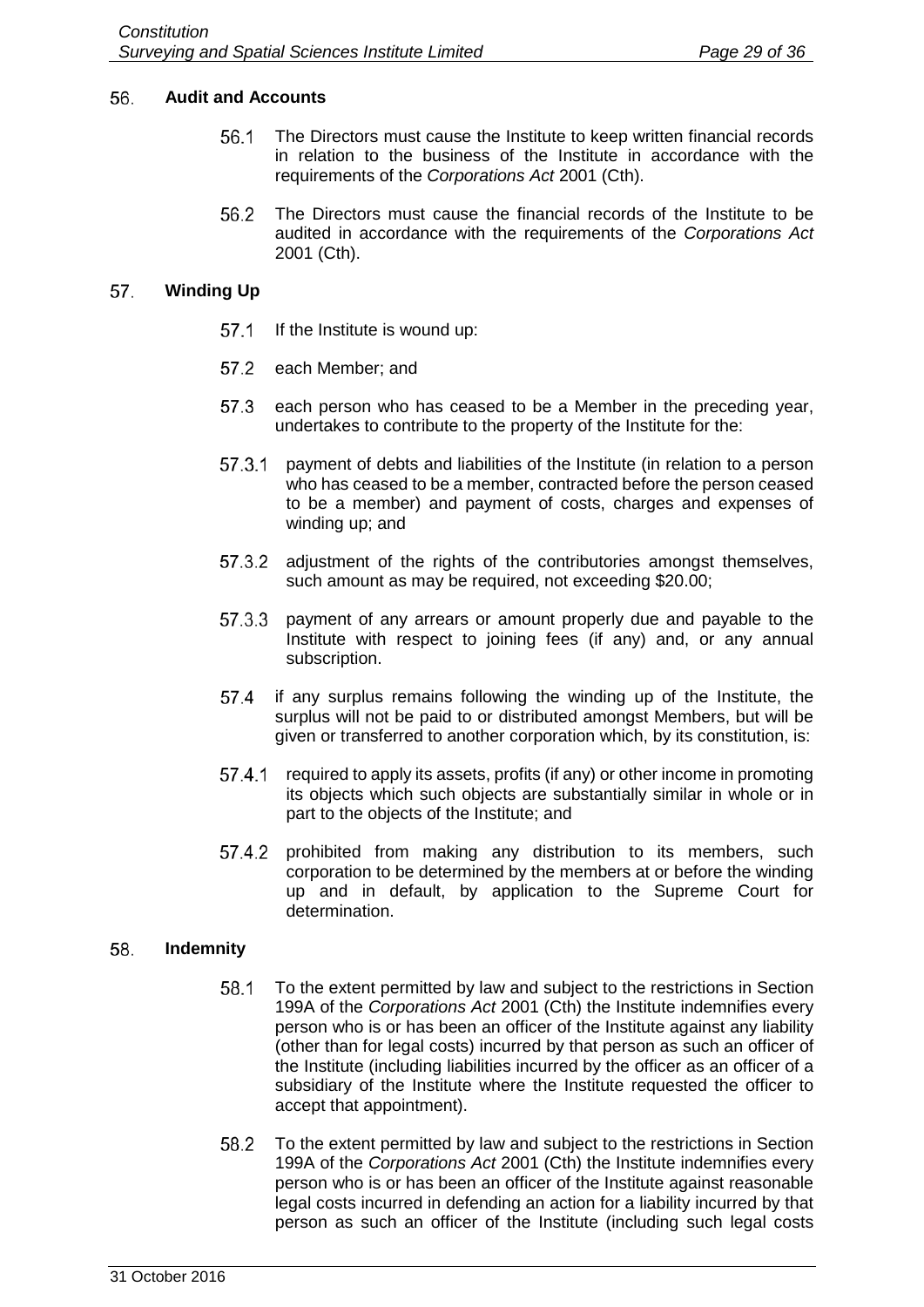incurred by the officer as an officer of a subsidiary of the Institute where the Institute requested the officer to accept that appointment).

- 58.3 For the purposes of this **Clause [58](#page-32-0)**, 'officer' means:
- 58.3.1 a Director;
- 58.3.2 a Secretary;
- 58.3.3 any Member elected to a Regional Committee, a National Commission Committee, Young Professionals National commission, Board Advisory Committee, Stream or a Special Interest Group Committee;
- 58.3.4 any Member who is appointed to any Committee.

#### 59. **Definitions**

In this Constitution, unless the contrary intention appears:

- 59.1 **'Alternate Director'** means a person appointed as an alternate director under **Clause [42](#page-27-0)** of this Constitution;
- 59.2 **'Auditor'** means the Institute's auditor;
- 59.3 '**Board**' means the Directors;
- 59.4 '**Board Advisory Committee**' means a committee, or other body, established by the Board under Clause [38.3.1;](#page-25-0)
- 59.5 **'Commission'** means a group of members with a special interest in the survey or spatial industry declared by the Directors to be a Commission for the purposes of this Constitution pursuant to **Clause [25](#page-17-0)**;
- 59.6 **'Constitution'** means the constitution of the Institute as amended from time to time;
- 59.7 '**Committee Member**' means a duly elected, or appointed, member of a Committee of the Institute formed in accordance with this Constitution, or Committee of the Institute approved by the Board from time to time;
- 59.8 '**Committee**' means a committee of the Institute formed in accordance with this Constitution:
- 59.9 '**Consultative Council**' means the former council of the Institute;
- '**CPD'** means Continuing Professional Development;
- **'Director'** includes any person occupying the position of director of the Institute and, includes an Alternate Director;
- **'Directors'** means all or some of the Directors acting as a board;
- **'Initial Members'** means those members set out in Schedule A;
- '**Institute'** means Surveying & Spatial Sciences Institute Limited;
- '**ISA'** means the Institution of Surveyors, Australia Incorporated;
- **'Member'** means a member under **Clause [4](#page-6-3)** of this Constitution;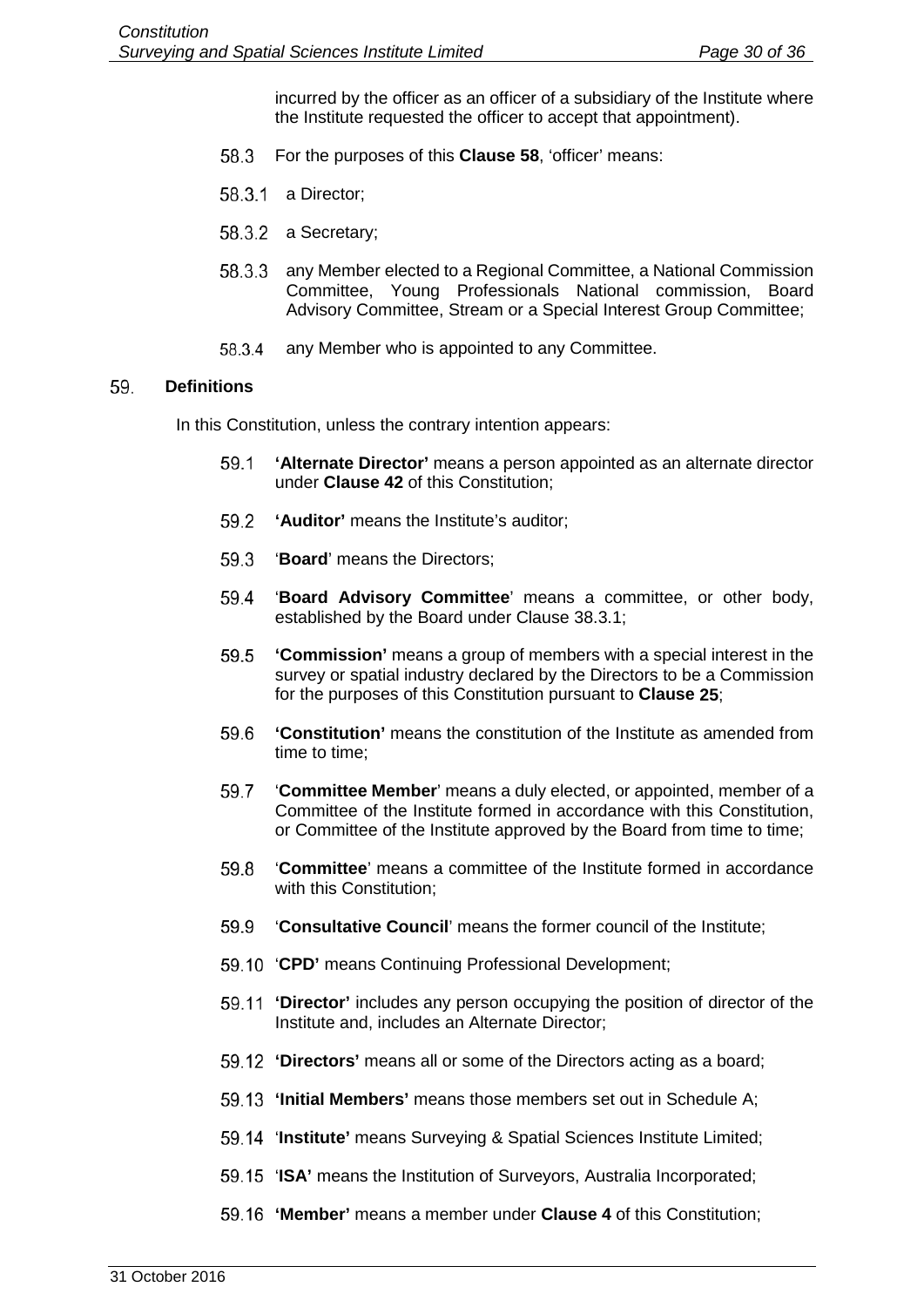- **'Office'** means the Institute's registered office;
- **'Region'** means a geographic area within Australia, New Zealand, the Pacific or South East Asia declared by the Directors to be a region for the purposes of this Constitution pursuant to **Clause [24](#page-16-1)** of this Constitution;
- '**Regional Committee**' means the committees established under **Clause [24.4](#page-16-2)**;
- **'Register'** means the register of members of the Institute;
- **'Registered address'** means the last known address of a member as noted in the Register;
- **'Seal'** means the Institute's common seal (if any); and
- **'Secretary'** means any person appointed by the Directors under **Clause [50](#page-30-0)**;
- **'Special Interest Group'** means a group of members established under **Clause [27](#page-17-1)**;
- '**SSI'** means Spatial Sciences Institute Limited;
- **'Stream**' means a group established under **Clause [28](#page-18-4)**;
- '**Sub-Region**' means a part of Region determined by the Board pursuant to **Clause [24](#page-16-1)**;
- '**Young Professionals**' means a group of members with a special interest in the surveying and spatial industries established by **Clauses [26](#page-17-2)** and **[30](#page-20-2)**;
- '**Young Professionals National Committee Representative**' means a person nominated under **Clause [34.3](#page-21-0)** and whose nomination has been accepted by the Board.

#### 60. **Interpretation**

In this Constitution unless the contrary intention appears:

- 60.1 words importing only the singular number include the plural number and vice versa;
- 60.2 words importing only the masculine gender include the feminine gender;
- 60.3 words and expressions defined in the *Corporations Act* 2001 (Cth) have the same meaning in this Constitution;
- 60.4 headings are for ease of reference only and do not affect the construction of this Constitution;
- a reference to the Corporations Law is a reference to the *Corporations*  60.5 Act 2001 (Cth) as modified or amended from time to time;
- unless the contrary intention appears in this Constitution, an expression 60.6 in a Clause of this Constitution has the same meaning as in a provision of the *Corporations Act* 2001 (Cth);